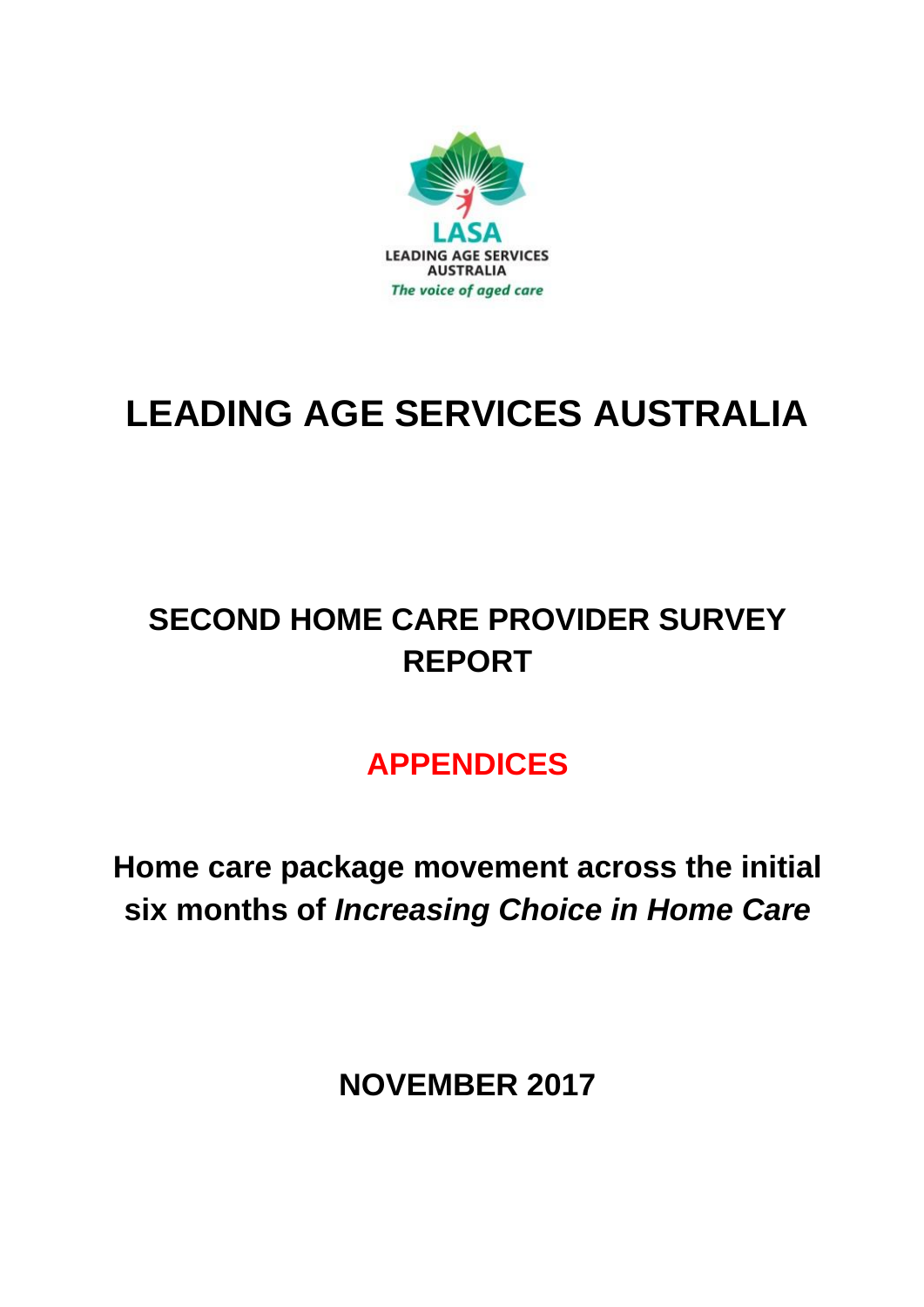# <span id="page-1-0"></span>**CONTENTS**

| Further work required to improve ICHC implementation as reported by respondents 18 |  |
|------------------------------------------------------------------------------------|--|
|                                                                                    |  |
| Examples of questioned consumer purchasing behaviours from respondents 22          |  |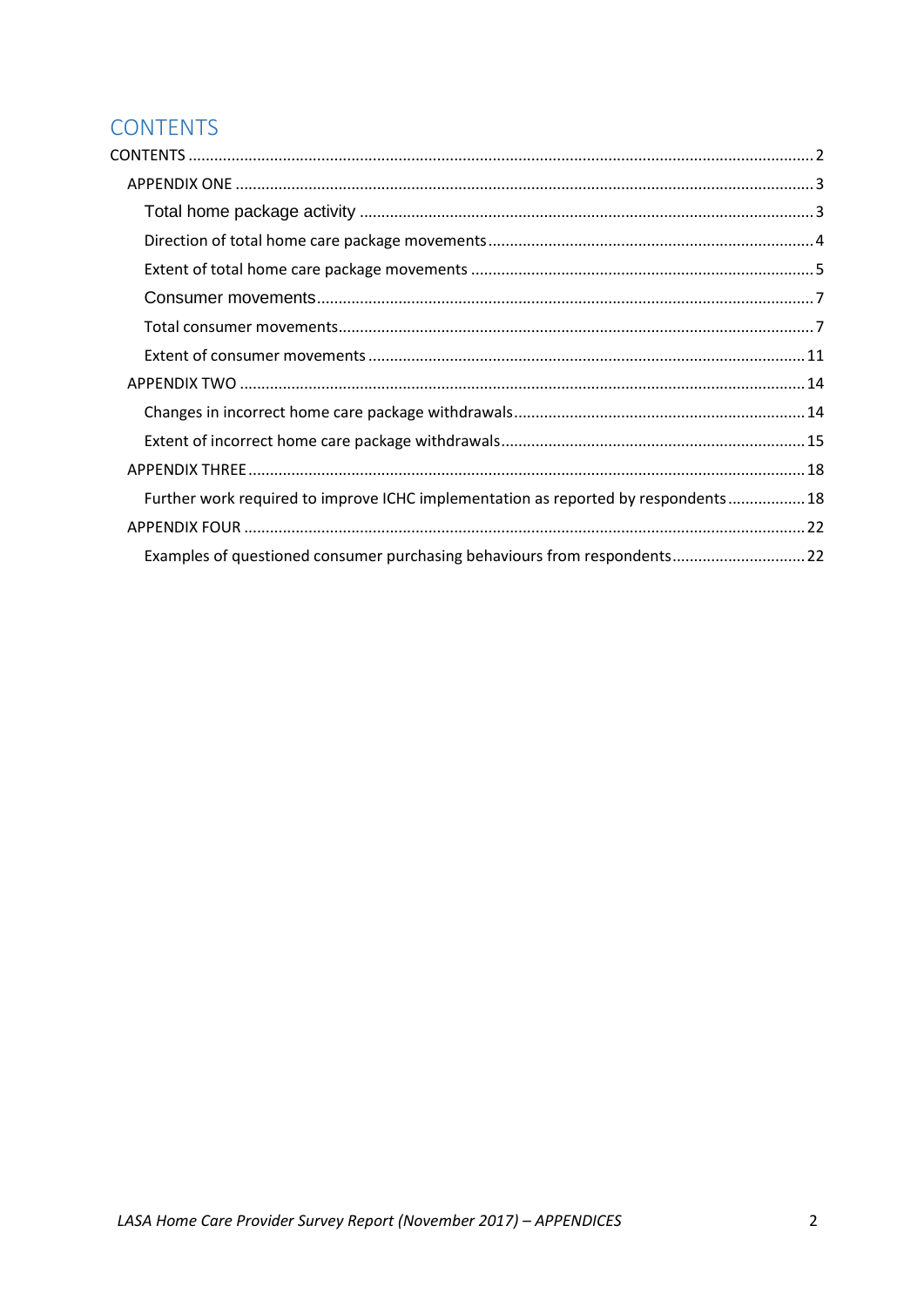# <span id="page-2-0"></span>APPENDIX ONE

Detailed analysis was undertaken concerning total home care package (HCP) activity, the direction and extent of HCP movements, as well as different types of consumer movements (exits, upgrades, transfers and queue activations) independent of each other. This Appendix lists the key findings of this analysis and supplements the findings reported in Leading Age Service Australia's (LASA) Second Home Care Provider Survey Report.

# <span id="page-2-1"></span>Total home package activity

Total HCP activity (TPA) was extrapolated at two month intervals from 27 February 2017 across the first six months (30 April, 30 June, and 31 August) following commencement of *Increasing Choice in Home Care* (ICHC). Extrapolation accounted for TPA at commencement of each interval and movements that occurred during the interval period in determining the TPA at the end of each interval, noting respondents reported the total number of home care packages they had at 27 February 2017.

TPA (end of interval) = TPA (start of interval) - Exits + Transfers + Queue Activations.

Respondents with incomplete data were removed from this part of the analysis with a complete sample of 31 respondents. TPA at each of the consecutive interval periods commencing 27 February 2017 was 5,134; 5,161; 5,204 and 5,377 respectively (see Figure 11).





Tests of equality of the mean (average) TPAs between intervals were conducted. The mean (average) level of TPA amongst respondents increased only very slightly in the six month period under review,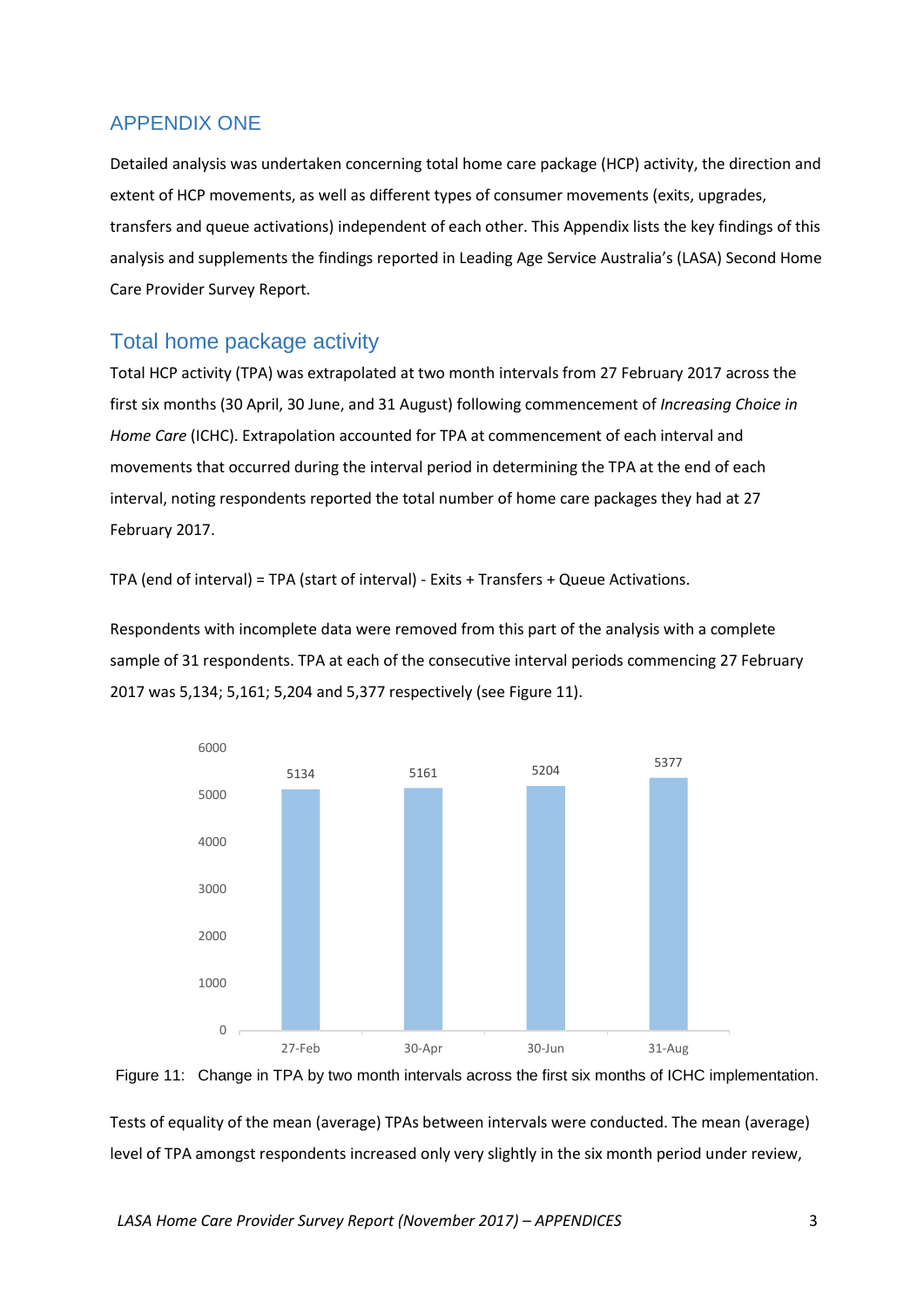rising from an average of 165.6 HCPs at 27 February 2017 to 173.5 HCPs at 31 August 2017 - an increase of 4.7 per cent. The standard deviation (a measure of the dispersion) of TPA declined over the period under review, from 283.5 HCPs at 27 February 2017 to 255.5 packages at 31 August 2017 – a decline of 9.9 per cent (see Figure 12).



Figure12: Change in mean TPA (and standard deviation) across two month intervals.

While the average level of TPA rose (by  $n = 8$ ; or 4.7 per cent) across the first six months of ICHC, this increase was not statistically significant ( $t = -0.11$ ;  $p = 0.91$ ). Similarly, while the standard deviation in the level of TPA dropped (by  $n = 28$ ; or 9.9 per cent), this decline was not statistically significant (t = 1.23; p = 0.57). In summary, overall TPA over the six months under review essentially 'flat-lined' for this sample of respondents with little changes in the average level, or the variability, of total HCP activity.

## <span id="page-3-0"></span>Direction of total home care package movements

The proportion of respondents that experienced an increase in TPA at each subsequent interval relative to 27 February 2017 was 41.9 per cent at 30 April, 48.4 per cent at 30 June, and 61.3 per cent at 31 August 2017. The proportion of respondents that experienced a decrease in TPA relative to 27 February 2017 was 32.3 per cent at 30 April, 25.8 per cent at 30 June, and 19.4 per cent at 31 August 2017 (see Figure 13).

With new entrants removed, similar trends in increases and decreases in TPA across the six month period were also noted. Additionally, new entrants delivering HCPs reported increasing TPAs relative to 27 February at a rate of 57.1 per cent of new entrants at 30 April which expanded to 71.4 per cent of new entrants at 30 August 2017.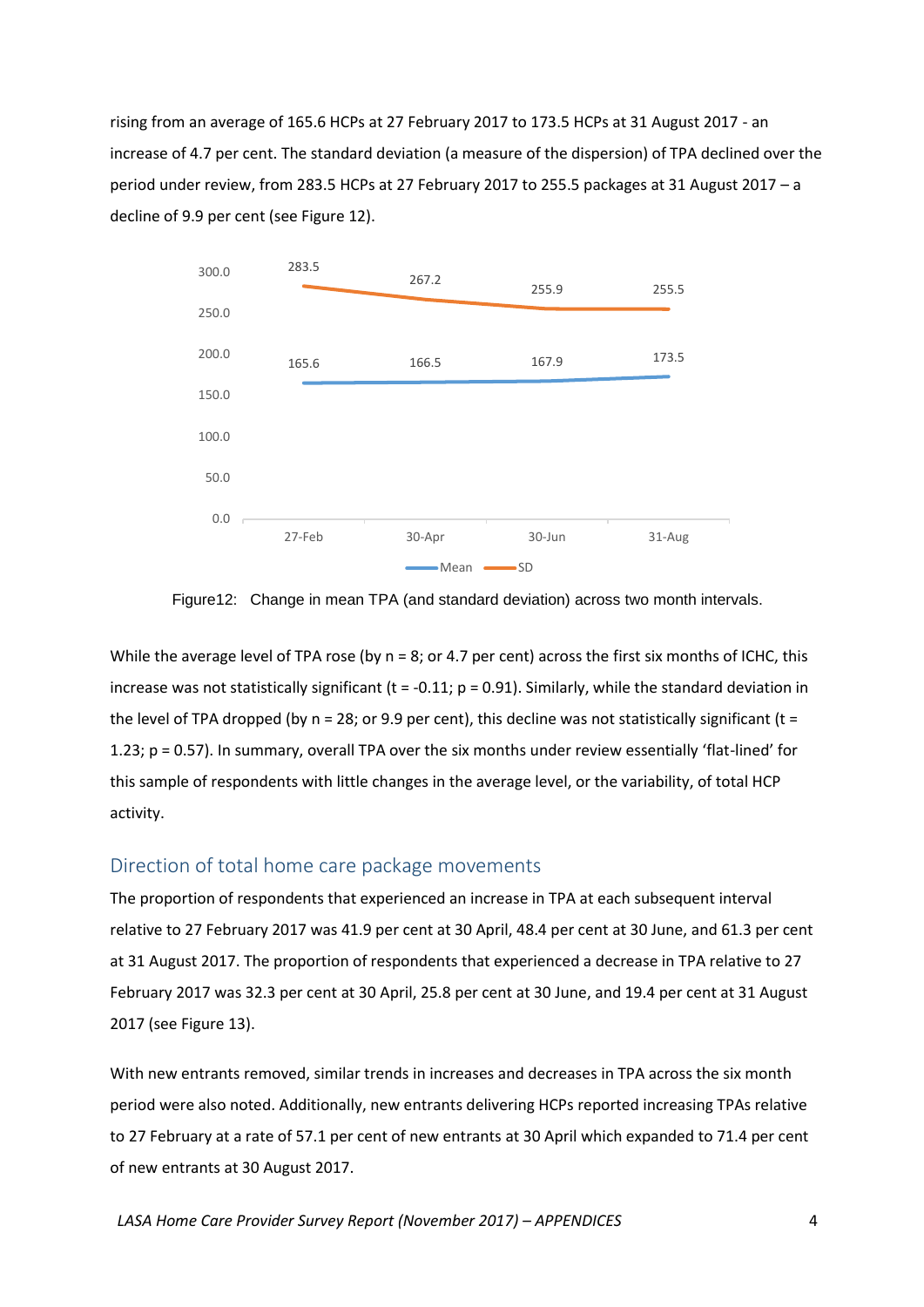

Figure 13: Proportion of directional change in TPA by two month intervals.

## <span id="page-4-0"></span>Extent of total home care package movements

Measuring the extent of change in TPA helps to understand how much HCP movement has occurred relative to the size of a HCP program. Changes have been reported as a percentage of HCP activity on 27 February 2017 to facilitate comparability of movements across providers holding different numbers of HCPs. For example, an increase of 10 consumers is proportionally a much larger change for a provider with TPA of 20 consumers (50 per cent) than for a provider with TPA of 200 consumers (5 per cent).



Figure 14: Extent of TPA increase at two, four and six month intervals from 27 February 2017.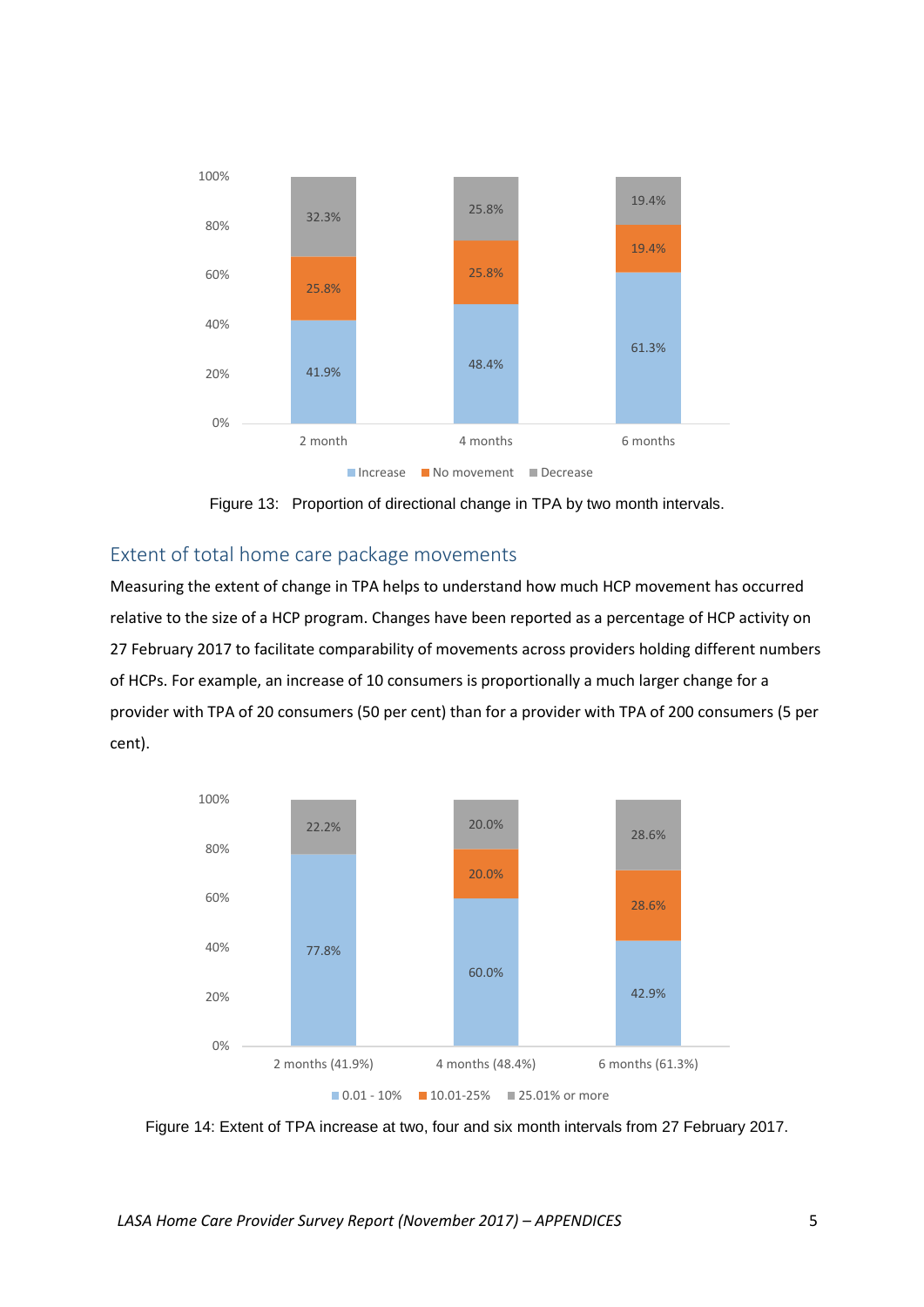Among respondents who experienced an increase in active HCPs from 27 February 2017 (new entrants excluded), the extent of increase in TPA was calculated as a proportion of TPA at two, four and six months from 27 February 2017 (see Figure 14). Over half of this group reported an increase in TPA of more than 10 per cent across the six month period. This more than doubled from 22.2 per cent of respondents at 30 April 2017.

Similarly, the extent of decrease in TPA was calculated as a proportion of TPA at two, four and six months from 27 February 2017 (see Figure 15). Among those respondents who reported a decrease in TPA over the first six months of ICHC (new entrants excluded), half of this group reported a decrease in TPA of more than 10 per cent. This increased five-fold from 10 per cent of respondents at 30 April 2017.



Figure 15: Extent of TPA decrease at two, four and six month intervals from 27 February 2017.

In summary, the overall level of TPA for this survey sample was not associated with any significant change across the first six months of ICHC. However, there was some movement within the sample with some respondents reporting increases in TPA and other respondents reporting decreases in TPA that collectively levelled out across the entire sample.

Of particular interest, almost two thirds of respondents reported an increase in their number of HCPs over the first six months of ICHC, with over half of this group reporting an increase greater than 10 per cent of their HCPs. Concurrently, one fifth of respondents reported a decrease in the number of HCPs over the same period, with half of this group reporting a decrease greater than 10 per cent of their HCPs. This array of TPA movements is indicative of the increasing competition that has emerged among providers of HCPs since 27 February 2017 and is consistent with ICHC policy directions.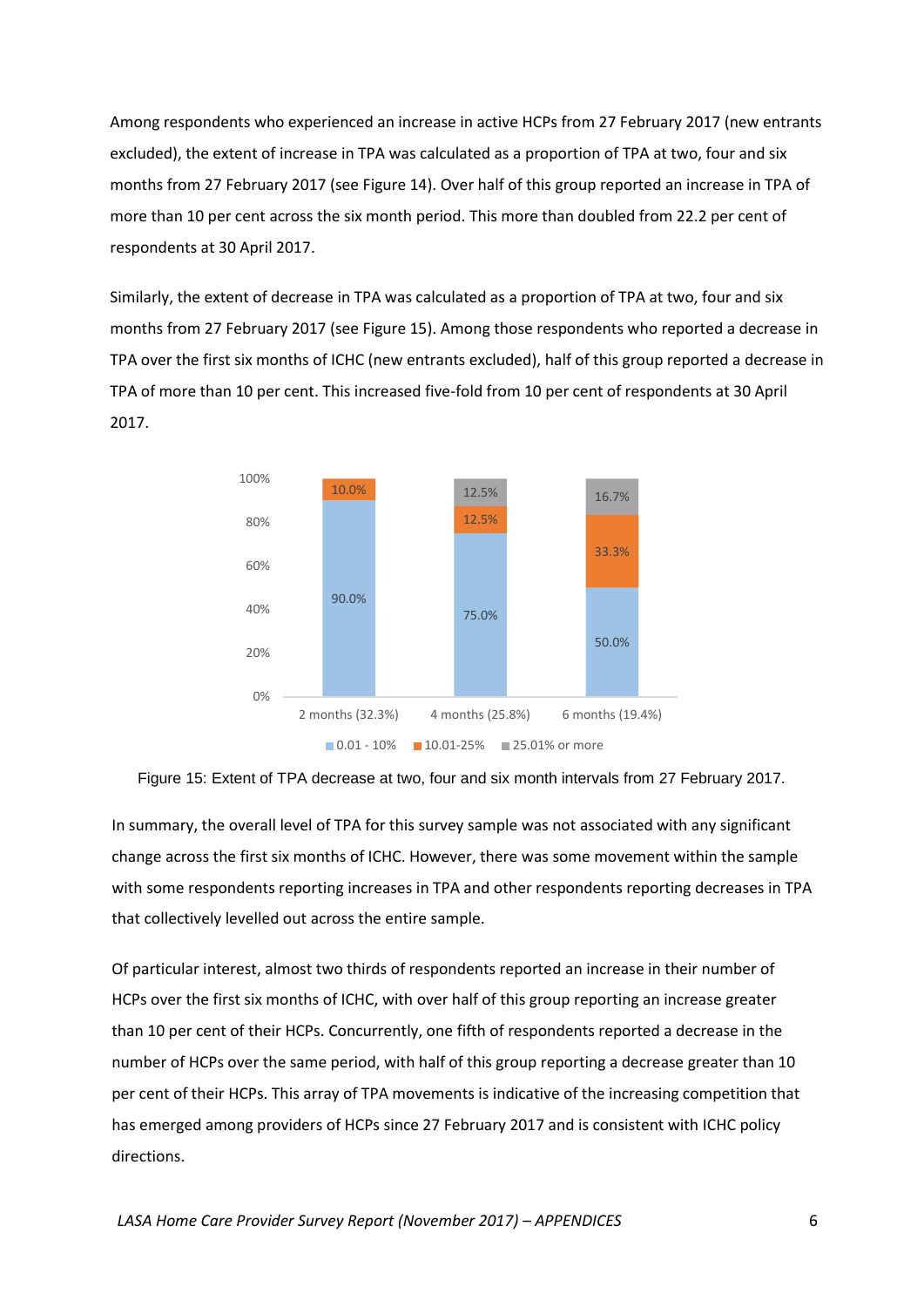# <span id="page-6-0"></span>Consumer movements

Respondents were asked to report the number of differing consumer movements they had experienced across the first six months of ICHC. Types of consumer movements include:

- 1) Consumers who *exited* from their HCPs. Exits can occur because of, for example, the death of the consumer or the movement of the consumer into residential care or an alternate informal/formal care arrangement.
- 2) Consumers who *upgraded* from one HCP level to a different HCP level. Upgrades are only reported for HCP levels one through to three as consumers cannot be upgraded from a level four HCP.
- 3) Consumers who *transferred* to the respondent from another provider for administration of their HCP.
- 4) Consumer HCP referrals *activated* by the respondent through the national queue with intent to commence services.

In this stage of analysis, consumer movements differ from total HCP movements considered earlier. Total HCP movements investigated the combined effect of these consumer movements whereas in this section consumer movements will be investigated independently of each other.

#### <span id="page-6-1"></span>Total consumer movements

The total number of each movement type (exits, upgrades, transfers, and queue activations) were reported by respondents and collated, with counts reported in Figures 16-19. Collation occurred by HCP level for each of the three consecutive intervals: March–April, May–June and July-August. Collectively, these three intervals spanned the first six months of ICHC.

Tests of equality of the mean (average) consumer movements for all respondents were conducted between intervals. Respondents with incomplete data were removed from this part of the analysis with a complete sample of 31 respondents.

Significant increases in the average number of consumer movements for respondents were noted for consumer upgrades across the period March-April to July-August from level two HCPs (t = -2.23;  $p = 0.03$ ) and level three HCPs (t = -2.11;  $p = 0.04$ ) that were upgraded to higher HCP levels. The average number of consumer upgrades from level two HCPs rose from an average 1.66 upgrades per respondent (SD = 2.62) during the period March-April to 4.22 upgrades per respondent (SD = 5.94) during the period July-August 2017 - an increase of 2.56 upgrades. The average number of consumer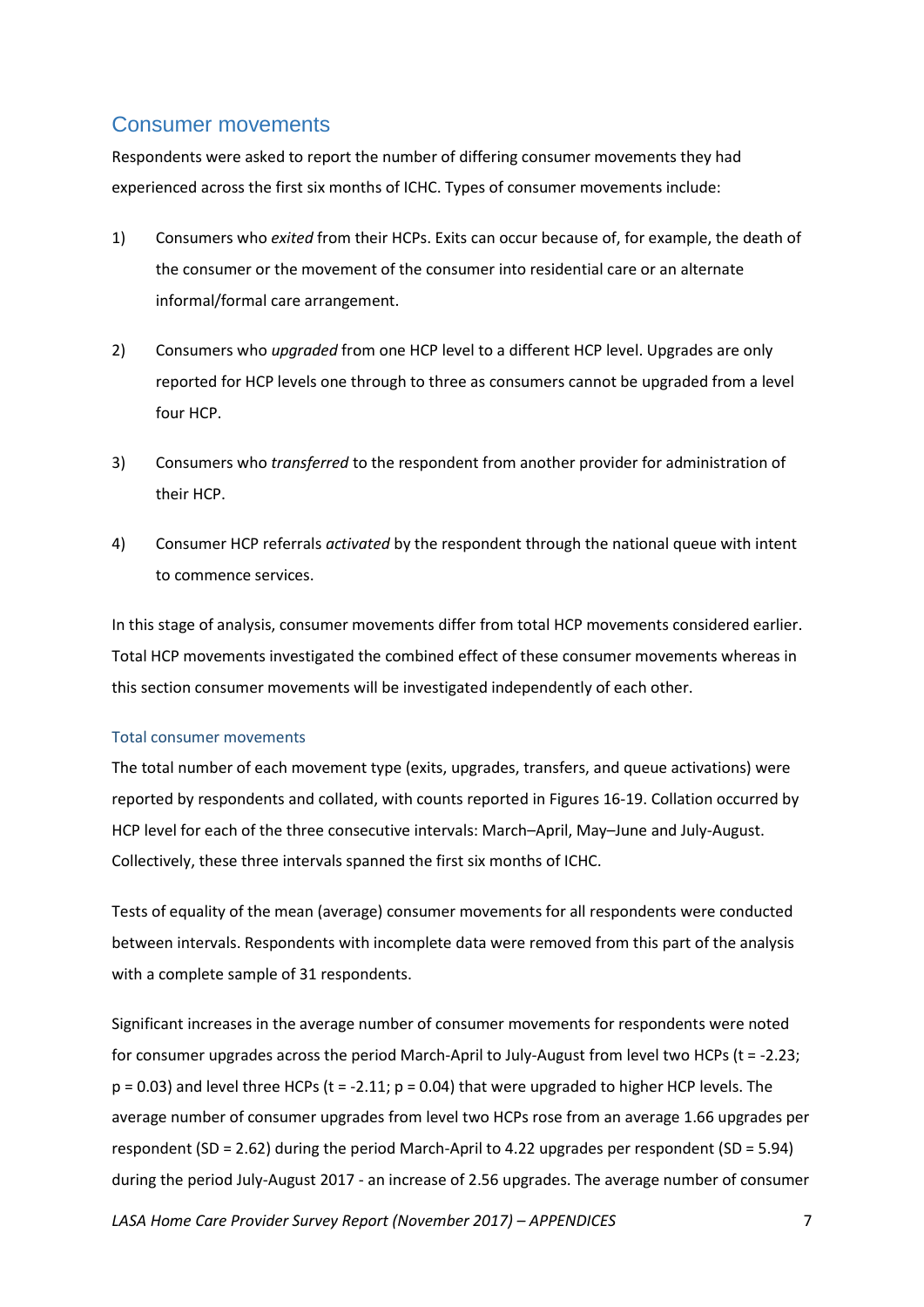upgrades from level three HCPs rose from an average 1.00 upgrade per respondent (SD = 2.74) during the period March-April to 2.91 upgrades per respondent (SD = 4.33) during the period July-August 2017 - an increase of 1.91 upgrades.





Figure 16: Movement in consumer exits.

Figure 17: Movement in consumer upgrades.







For all other consumer movements between intervals, changes in means were not statistically significant across the first six months of ICHC. This included an increase of 151 level two HCP queue activations reported across March-April and July-August intervals. This insignificant change was largely accounted for by consumer movements reported for three respondents (84.8 per cent of level two HCP queue activations) who identified as 'large' providers. There was also an increase of 49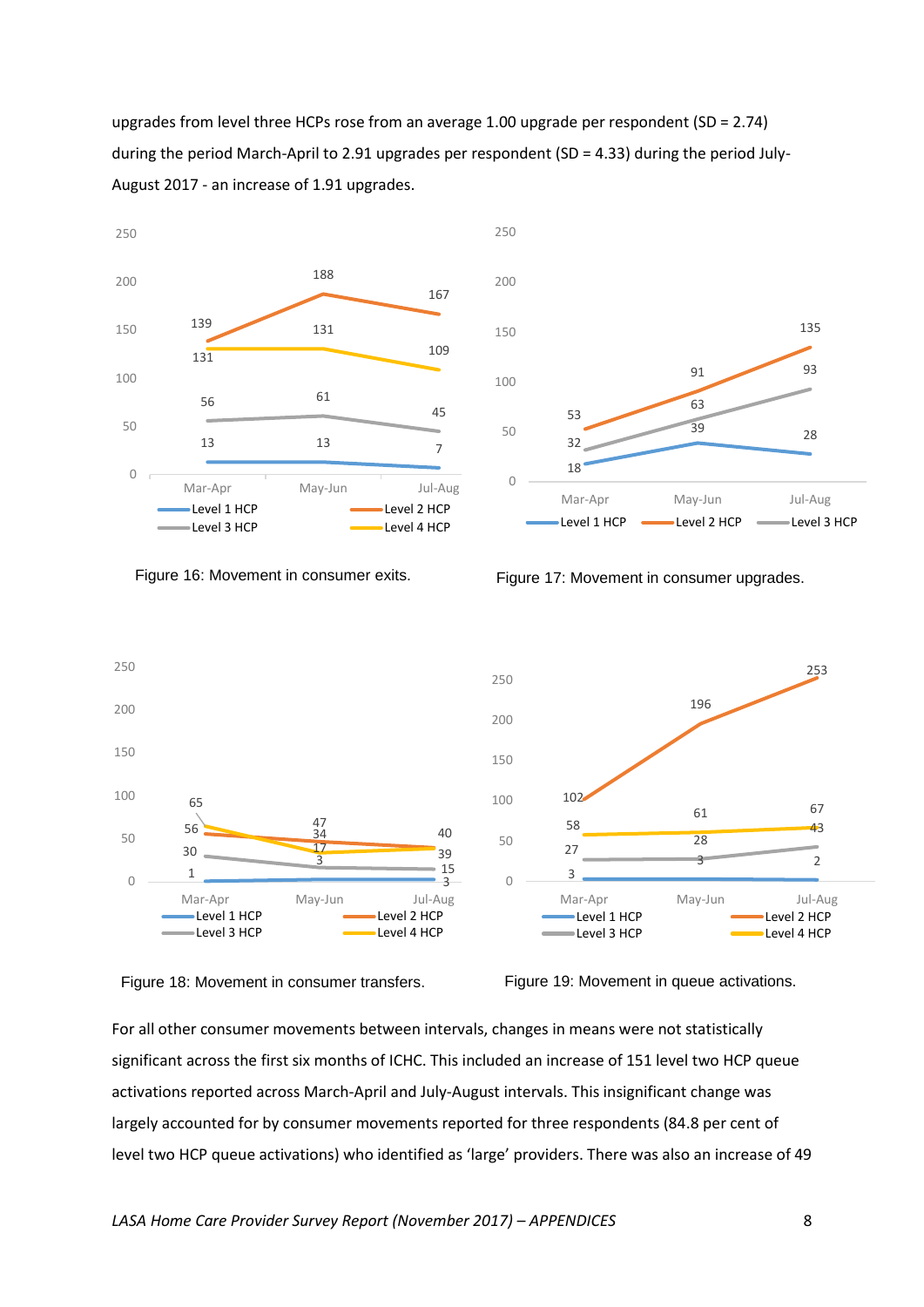consumer exits for level two HCPs across March-April and May-June intervals. Relative to the number of level two HCPs from which the exits are drawn, this count appears relatively small (estimated at 1.5 per cent of level two HCPs) and represents an average jump of 1.58 consumer exits per respondent over the March - April to May - June period.

Means (M), standard deviations (SD), as well as t-tests and p-values for tests of equality of means for consumer movements between intervals within the first six month of ICHC, are reported below.

| Level 1 Consumer Exits |         |         | Mar-Apr to May-Jun |        | May-Jun to Jul-Aug |        | Mar-Apr to Jul-Aug |        |         |
|------------------------|---------|---------|--------------------|--------|--------------------|--------|--------------------|--------|---------|
|                        | Mar-Apr | Mav-Jun | Jul-Aug            | t-test | p-value            | t-test | p-value            | t-test | p-value |
| Mean                   | 0.42    | 0.42    | 0.23               | 0.00   | 1.00               | 0.79   | 0.43               | 0.72   | 0.48    |
| <b>SD</b>              | 1.29    | 1.13    | 0.71               |        |                    |        |                    |        |         |

| Level 2 Consumer Exits |         |         | Mar-Apr to May-Jun |         | May-Jun to Jul-Aug |        | Mar-Apr to Jul-Aug |        |         |
|------------------------|---------|---------|--------------------|---------|--------------------|--------|--------------------|--------|---------|
|                        | Mar-Apr | Mav-Jun | Jul-Aug            | t-test  | p-value            | t-test | p-value            | t-test | p-value |
| Mean                   | 4.48    | 6.06    | 5.39               | $-0.74$ | 0.46               | 0.31   | 0.76               | -0.49  | 0.63    |
| <b>SD</b>              | 7.31    | 9.45    | 7.45               |         |                    |        |                    |        |         |

|           | Level 3 Consumer Exits |         |         | Mar-Apr to May-Jun |         | May-Jun to Jul-Aug |         | Mar-Apr to Jul-Aug |         |
|-----------|------------------------|---------|---------|--------------------|---------|--------------------|---------|--------------------|---------|
|           | Mar-Apr                | Mav-Jun | Jul-Aug | t-test             | p-value | t-test             | p-value | t-test             | p-value |
| Mean      | 1.81                   | 1.97    | 1.45    | $-0.16$            | 0.87    | 0.60               | 0.55    | 0.38               | 0.71    |
| <b>SD</b> | 4.28                   | 3.61    | 3.17    |                    |         |                    |         |                    |         |

|           |         | Level 4 Consumer Exits |         | Mar-Apr to May-Jun |         | May-Jun to Jul-Aug |         | Mar-Apr to Jul-Aug |         |
|-----------|---------|------------------------|---------|--------------------|---------|--------------------|---------|--------------------|---------|
|           | Mar-Apr | May-Jun                | Jul-Aug | t-test             | p-value | t-test             | p-value | t-test             | p-value |
| Mean      | 4.23    | 4.23                   | 3.52    | 0.00               | 1.00    | 0.40               | 0.69    | 0.32               | 0.75    |
| <b>SD</b> | 10.47   | .69                    | 6.35    |                    |         |                    |         |                    |         |

| Level 1 Consumer Upgrades |         |         | Mar-Apr to May-Jun |         | May-Jun to Jul-Aug |        | Mar-Apr to Jul-Aug |         |         |
|---------------------------|---------|---------|--------------------|---------|--------------------|--------|--------------------|---------|---------|
|                           | Mar-Apr | Mav-Jun | Jul-Aug            | t-test  | p-value            | t-test | p-value            | t-test  | p-value |
| Mean                      | 0.56    | 1.22    | 0.88               | $-1.35$ | 0.18               | 0.61   | 0.54               | $-0.74$ | 0.47    |
| <b>SD</b>                 | 1.39    | 2.39    | 2.03               |         |                    |        |                    |         |         |

|           | Level 2 Consumer Upgrades |         |         | Mar-Apr to May-Jun |         | May-Jun to Jul-Aug |         | Mar-Apr to Jul-Aug |         |
|-----------|---------------------------|---------|---------|--------------------|---------|--------------------|---------|--------------------|---------|
|           | Mar-Apr                   | May-Jun | Jul-Aug | t-test             | p-value | t-test             | p-value | t-test             | p-value |
| Mean      | 1.66                      | 2.84    | 4.22    | $-1.37$            | 0.18    | $-1.08$            | 0.28    | $-2.23$            | 0.03    |
| <b>SD</b> | 2.62                      | 4.11    | 5.94    |                    |         |                    |         |                    |         |

|           | Level 3 Consumer Upgrades |         |         | Mar-Apr to May-Jun |         | May-Jun to Jul-Aug |         | Mar-Apr to Jul-Aug |         |
|-----------|---------------------------|---------|---------|--------------------|---------|--------------------|---------|--------------------|---------|
|           | Mar-Apr                   | May-Jun | Jul-Aug | t-test             | p-value | t-test             | p-value | t-test             | p-value |
| Mean      | 1.00                      | 1.97    | 2.91    | $-1.21$            | 0.23    | $-0.94$            | 0.35    | $-2.11$            | 0.04    |
| <b>SD</b> | 2.74                      | 3.63    | 4.33    |                    |         |                    |         |                    |         |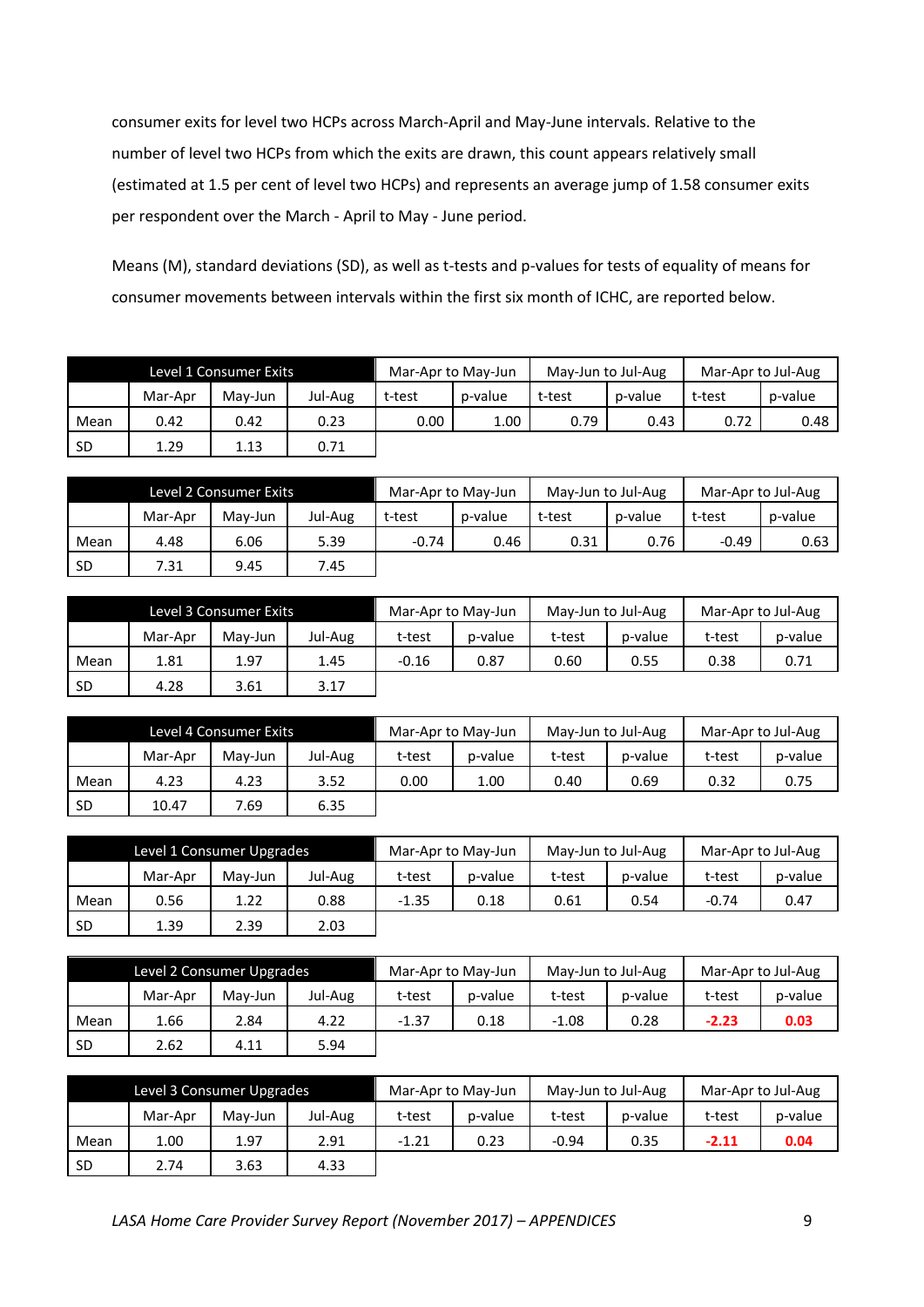|           | Level 1 Consumer Transfers |         |         | Mar-Apr to May-Jun |         | May-Jun to Jul-Aug |         | Mar-Apr to Jul-Aug |         |
|-----------|----------------------------|---------|---------|--------------------|---------|--------------------|---------|--------------------|---------|
|           | Mar-Apr                    | May-Jun | Jul-Aug | t-test             | p-value | t-test             | p-value | t-test             | p-value |
| Mean      | 0.03                       | 0.10    | 0.10    | $-0.87$            | 0.39    | 0.00               | 1.00    | $-1.10$            | 0.28    |
| <b>SD</b> | 0.18                       | 0.40    | 0.30    |                    |         |                    |         |                    |         |

|           | Level 2 Consumer Transfers |         |         | Mar-Apr to May-Jun |         | May-Jun to Jul-Aug |         | Mar-Apr to Jul-Aug |         |
|-----------|----------------------------|---------|---------|--------------------|---------|--------------------|---------|--------------------|---------|
|           | Mar-Apr                    | May-Jun | Jul-Aug | t-test             | p-value | t-test             | p-value | t-test             | p-value |
| Mean      | 1.87                       | 1.57    | 1.33    | 0.29               | 0.78    | 0.26               | 0.80    | 0.52               | 0.61    |
| <b>SD</b> | 4.51                       | 3.57    | 3.55    |                    |         |                    |         |                    |         |

|           | Level 3 Consumer Transfers |         |         | Mar-Apr to May-Jun |         | May-Jun to Jul-Aug |         | Mar-Apr to Jul-Aug |         |
|-----------|----------------------------|---------|---------|--------------------|---------|--------------------|---------|--------------------|---------|
|           | Mar-Apr                    | May-Jun | Jul-Aug | t-test             | p-value | t-test             | p-value | t-test             | p-value |
| Mean      | 1.00                       | 0.57    | 0.50    | 0.81               | 0.42    | 0.24               | 0.81    | 0.95               | 0.35    |
| <b>SD</b> | 2.66                       | 1.20    | 1.09    |                    |         |                    |         |                    |         |

|           | Level 4 Consumer Transfers |         |         | Mar-Apr to May-Jun |         | May-Jun to Jul-Aug |         | Mar-Apr to Jul-Aug |         |
|-----------|----------------------------|---------|---------|--------------------|---------|--------------------|---------|--------------------|---------|
|           | Mar-Apr                    | Mav-Jun | Jul-Aug | t-test             | p-value | t-test             | p-value | t-test             | p-value |
| Mean      | 2.17                       | 1.13    | 1.30    | 0.80               | 0.43    | $-0.18$            | 0.86    | 0.67               | 0.51    |
| <b>SD</b> | 6.09                       | 3.62    | 3.74    |                    |         |                    |         |                    |         |

| Level 1 Queue Activations |         |         | Mar-Apr to May-Jun |        | May-Jun to Jul-Aug |        | Mar-Apr to Jul-Aug |        |         |
|---------------------------|---------|---------|--------------------|--------|--------------------|--------|--------------------|--------|---------|
|                           | Mar-Apr | May-Jun | Jul-Aug            | t-test | p-value            | t-test | p-value            | t-test | p-value |
| Mean                      | 0.10    | 0.10    | 0.07               | 0.00   | 1.00               | 0.35   | 0.73               | 0.35   | 0.73    |
| -SD                       | 0.40    | 0.40    | 0.25               |        |                    |        |                    |        |         |

| Level 2 Queue Activations |         |         | Mar-Apr to May-Jun |         | May-Jun to Jul-Aug |         | Mar-Apr to Jul-Aug |         |         |
|---------------------------|---------|---------|--------------------|---------|--------------------|---------|--------------------|---------|---------|
|                           | Mar-Apr | May-Jun | Jul-Aug            | t-test  | p-value            | t-test  | p-value            | t-test  | p-value |
| Mean                      | 3.40    | 6.53    | 8.43               | $-1.29$ | 0.20               | $-0.57$ | 0.57               | $-1.61$ | 0.11    |
| -SD                       | 8.35    | 10.31   | 14.89              |         |                    |         |                    |         |         |

|           | Level 3 Queue Activations |         |         | Mar-Apr to May-Jun |         | May-Jun to Jul-Aug |         | Mar-Apr to Jul-Aug |         |
|-----------|---------------------------|---------|---------|--------------------|---------|--------------------|---------|--------------------|---------|
|           | Mar-Apr                   | Mav-Jun | Jul-Aug | t-test             | p-value | t-test             | p-value | t-test             | p-value |
| Mean      | 0.90                      | 0.93    | 1.43    | $-0.06$            | 0.95    | $-0.88$            | 0.38    | $-0.89$            | 0.38    |
| <b>SD</b> | 1.94                      | 1.67    | 2.64    |                    |         |                    |         |                    |         |

| Level 4 Queue Activations |         |         | Mar-Apr to May-Jun |         | May-Jun to Jul-Aug |         | Mar-Apr to Jul-Aug |         |         |
|---------------------------|---------|---------|--------------------|---------|--------------------|---------|--------------------|---------|---------|
|                           | Mar-Apr | May-Jun | Jul-Aug            | t-test  | p-value            | t-test  | p-value            | t-test  | p-value |
| Mean                      | 1.93    | 2.03    | 2.23               | $-0.12$ | 0.90               | $-0.25$ | 0.81               | $-0.35$ | 0.73    |
| <b>SD</b>                 | 3.29    | 2.98    | 3.29               |         |                    |         |                    |         |         |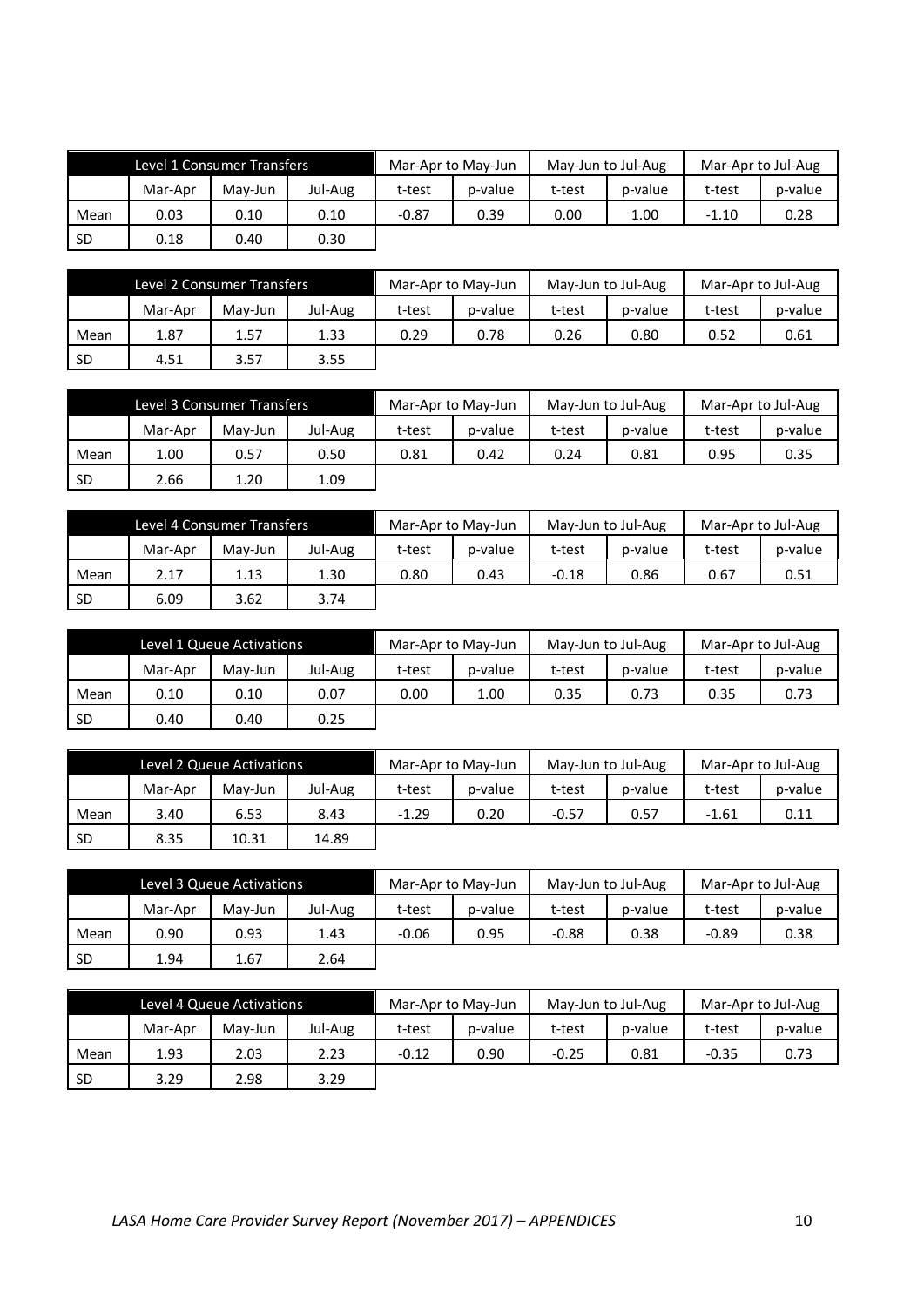## <span id="page-10-0"></span>Extent of consumer movements

Analysis of consumer movements was also conducted to reveal the extent of consumer movements across respondents for each movement type (exits, upgrades, transfers and queue activations). Movements reported by each respondent were converted into a percentage of the respondents TPA at each two month interval to facilitate comparability of movements across providers holding different numbers of HCPs at each interval (see Figures 20-23). Respondents with incomplete data were removed from this part of the analysis with a complete sample of 31 respondents.











Figure 21: Extent of consumer upgrades



Figure 23: Extent of queue activations

There were 77.8 per cent of respondents that reported consumer exit movements from HCPs during the July-August period and this increased from 65.4 per cent of respondents who reported consumer exit movements in March-April, an increase of 12.4 per cent across the first six months of ICHC. Of those respondents reporting consumer exit movements, the majority reported consumer exit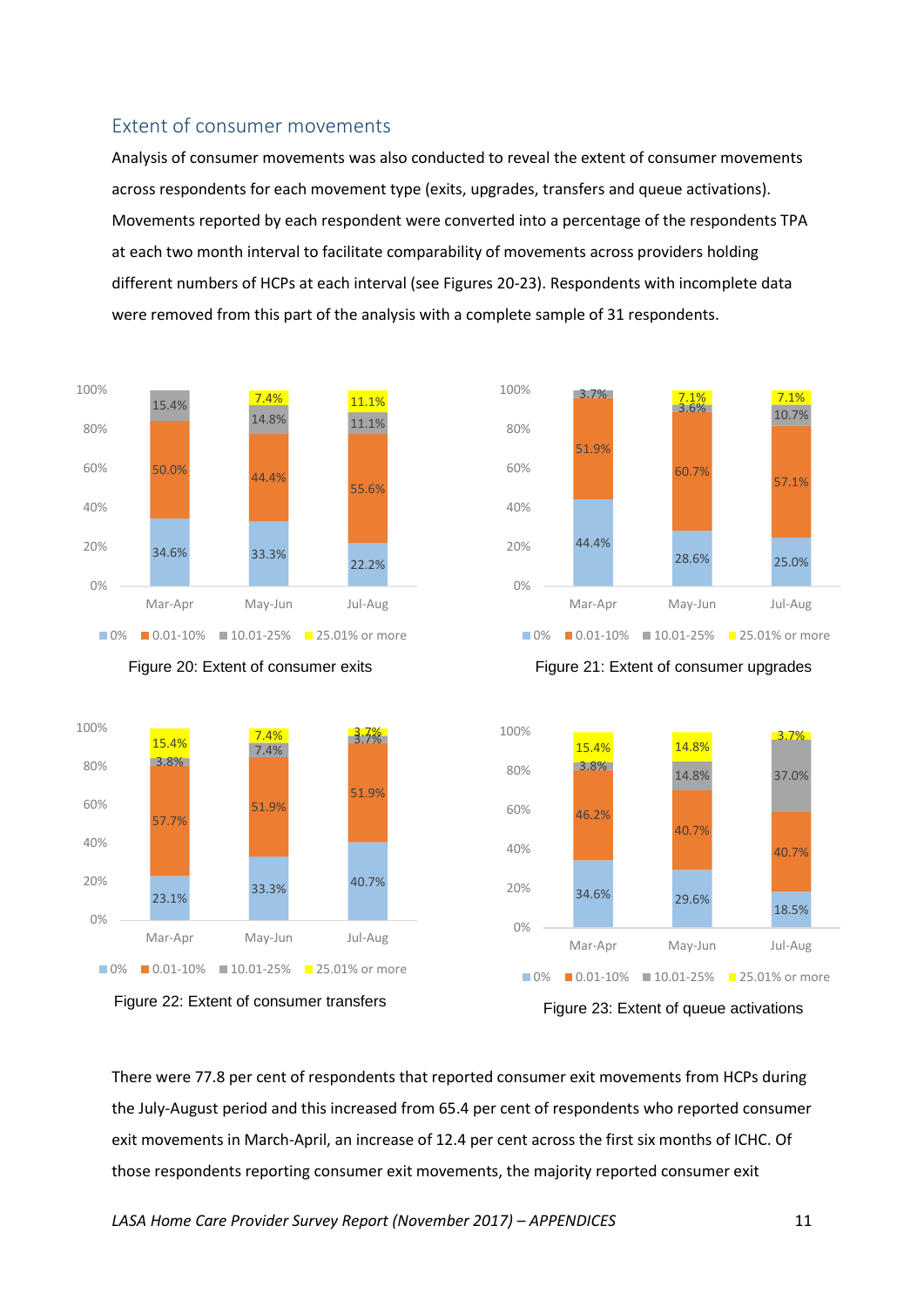movements at a rate equivalent to less than 10 per cent of TPA across each of the two month intervals (see Figure 20).

There were 75 per cent of respondents that reported consumer upgrade movements from HCPs during the July-August period and this increased from 55.6 per cent of respondents who reported consumer upgrade movements in March-April, an increase of 19.4 per cent across the first six months of ICHC. Of those respondents reporting consumer upgrade movements, the majority reported consumer upgrades at a rate equivalent to less than 10 per cent of their TPA across each of the two month intervals (see Figure 21).

There were 59.3 per cent of respondents that reported consumer transfer movements into their HCPs during the July-August period and this decreased from 76.9 per cent of respondents who reported consumer transfer movements in March-April, a decrease of 17.6 per cent across the first six months of ICHC. Of those respondents reporting consumer transfer movements, the majority reported receiving consumer transfers at a rate equivalent to less than 10 per cent of their TPA across each of the two month intervals (see Figure 22).

There were 81.5 per cent of respondents that reported queue activation movements into HCPs during the July-August period and this increased from 65.4 per cent of respondents who reported queue activation movements in March-April, an increase of 16.1 per cent across the first six months of ICHC. Of those respondents reporting queue activation movements, just under half reported receiving queue activations at a rate equivalent to less than 10 per cent of their TPA across each of the two month intervals while there also appeared to be increasing trend among respondents towards receiving queue activations at a rate equivalent to more than 10 per cent of their TPA as ICHC progressed (see Figure 23).

Importantly, some of this later group were represented by new entrants and small providers, where a few queue activations represent a significant proportion of TPA. There were also some medium and large providers who appear to have excelled in on-boarding consumers at a growth rate greater than 10 per cent of their TPA during the first six months of ICHC.

Combined, this analysis of the extent of differing consumer movements during the first six months of ICHC revealed that while the extent with which respondents received consumer transfers decreased over time, other movement types; comprising consumer exits, upgrades and queue activations, became more prevalent across respondents over the same period in respect to the extent of their occurrence. More than three quarters of respondents reported the occurrence of these later movement types in the July-August period.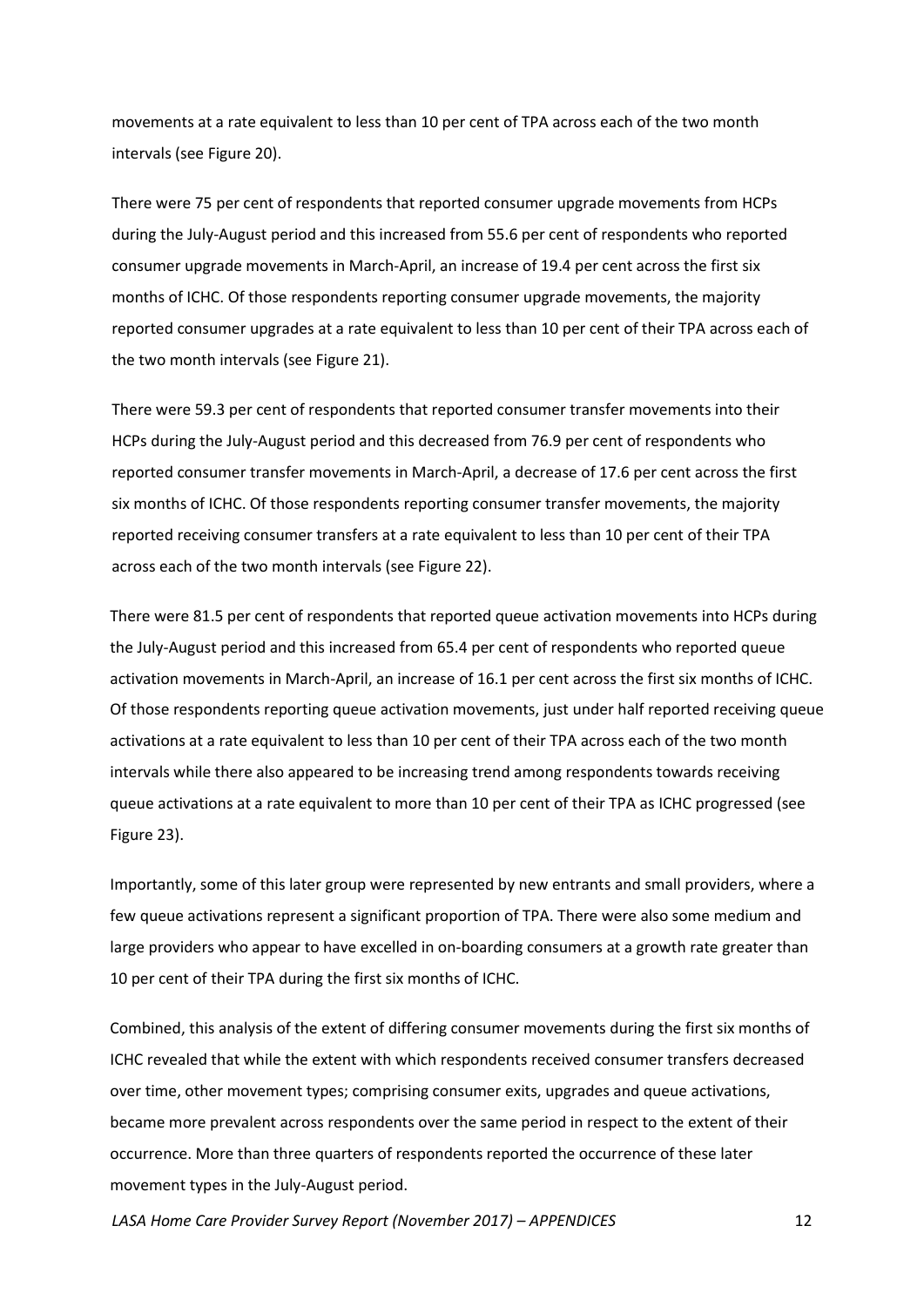Additionally, the majority of respondents reported the occurrence of consumer exits, upgrades and transfers at a rate equivalent to less than 10 per cent of TPA across the first six months of ICHC. In contrast, just under one half of respondents reported the occurrence of queue activations at a rate equivalent to less than 10 per cent while there also appeared to be another group who over time reported an increasing rate of queue activations. The pattern of consumer movements reported within this sample is somewhat consistent with expectations for ICHC implementation at this point in time.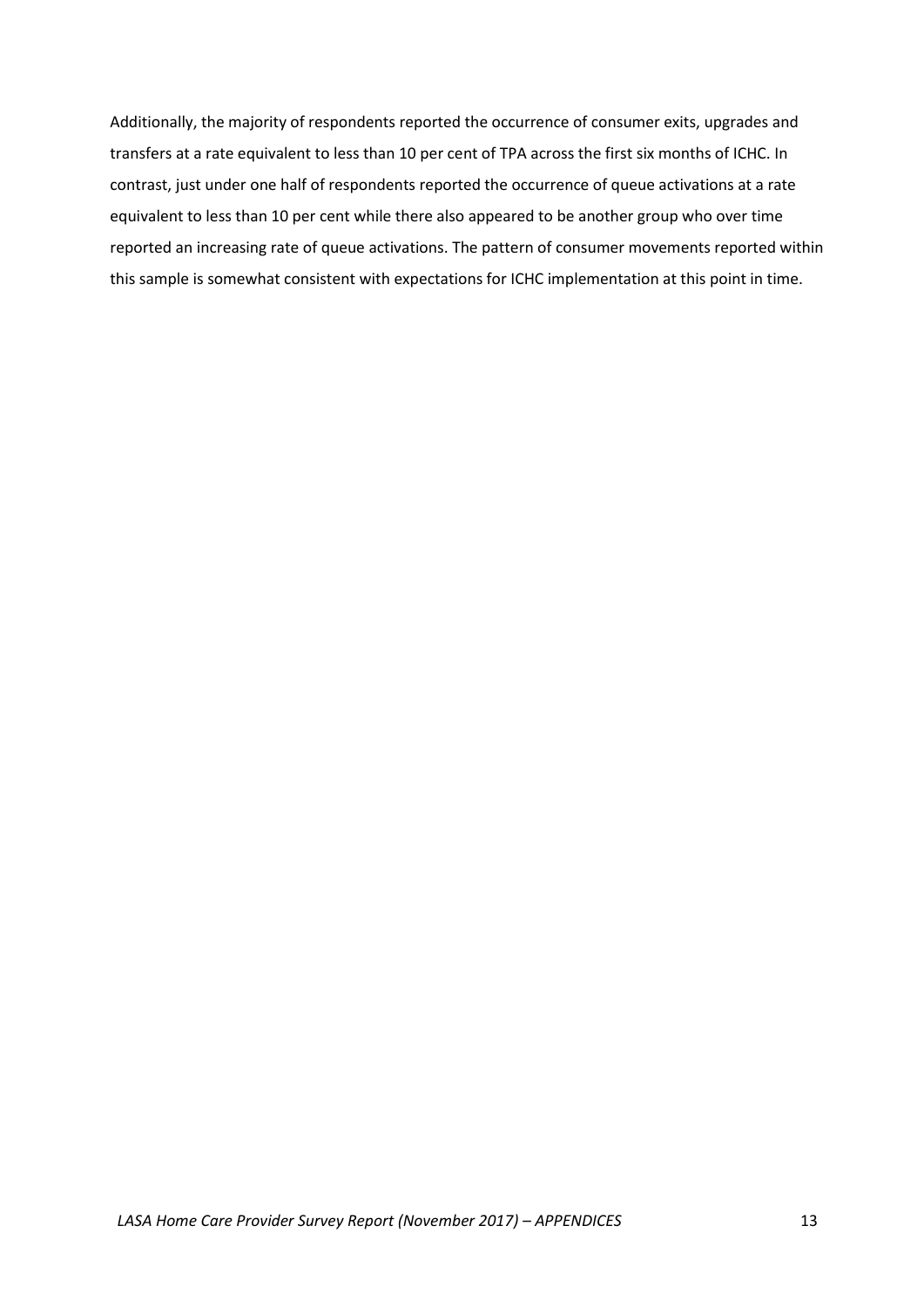## <span id="page-13-0"></span>APPENDIX TWO

Detailed analysis was undertaken concerning changes in incorrect HCP withdrawals across the first six months of ICHC and the extent to which incorrect HCP withdrawals occurred. This Appendix lists the key findings of this analysis and supplements the findings reported in the body of LASA's Second Home Care Provider Survey Report.

### <span id="page-13-1"></span>Changes in incorrect home care package withdrawals

Means and standard deviations were calculated for the sample of HCP providers concerning the number of incorrect HCP withdrawals they reported across each two month interval (see Figure 24). Tests of equality of the mean (average) number of incorrect HCP withdrawals for all respondents were conducted between intervals. Respondents with incomplete data were removed from this part of the analysis with a complete sample of 31 respondents.

The average number of incorrect HCP withdrawals rose from 2.2 HCPs per respondent in the March - April period, to 4.6 HCPs in the May - June period; this movement was not statistically significant (t = -1.54; p = 0.13). By comparison, the average number of incorrect HCP withdrawals eased slightly from 4.6 HCPs per respondent in the May – June period, to 4.3 HCPs in the July - August period; this movement was not statistically significant (t =  $0.13$ ; p =  $0.90$ ). Furthermore, across the six months of ICHC implementation the average number of incorrect HCP withdrawals rose from 2.2 HCPs per respondent in March - April to 4.3 HCPs per respondent in July - August; a step-up of 2.1 HCPs, which was also not statistically significant  $(t = -1.18; p = 0.24)$ .



Figure 24: Changes in means and standard deviations for HCP withdrawals by interval.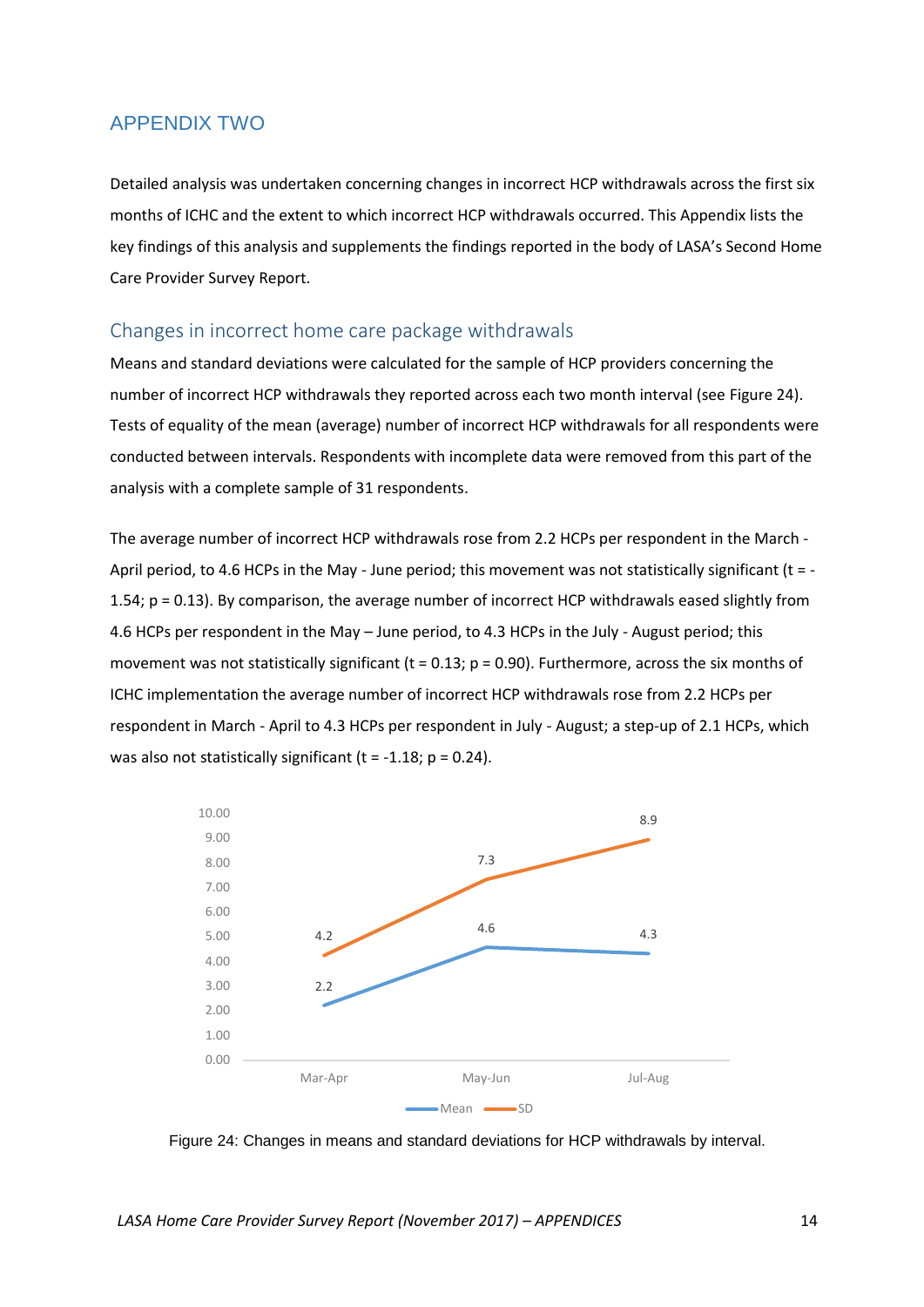In contrast, there were noticeable and statistically significant differences in testing the equality of the standard deviations (a measure of the variability) between intervals as were associated with the mean number of incorrect HCP withdrawals reported by respondents. For the period, March – April to May - June:  $t = 0.34$ ;  $p = 0.00$ ; for the period, May - June to July – August:  $t = 0.67$ ;  $p = 0.28$ ; and, for the period, March - April to July - August:  $t = 0.23$ ;  $p = 0.00$ .

Taken as a whole, the movements in the mean (average) numbers of incorrect HCP withdrawals between intervals examined were not statistically significant – that is, could have been due to chance alone. By comparison, movements in the standard deviations as were associated with the mean number of incorrect HCP withdrawals between two of the pairs of data points (March - April to May – June and March - April to July - August) were statistically significant – that is, highly unlikely to be due to chance alone.

In effect, the extent of variability reported by respondents in the number of incorrect HCP withdrawals is significant across the initial six months of ICHC. This reflects the diversity of respondent experiences whereby some respondents have reported a more substantial number of incorrect HCP withdrawals relative to other respondents in the sample.

## <span id="page-14-0"></span>Extent of incorrect home care package withdrawals

Noting the diversity of respondent reports concerning the occurrence of incorrect HCP withdrawals, data was examined concerning the extent with which incorrect HCP withdrawals were reported by respondents. The extent of withdrawals was measured as a proportion of consumer movements comprising consumer upgrades, consumer transfers and queue activations as were reported by respondents for equivalent periods. Withdrawals reported by each respondent were converted into a percentage of consumer movements at each two month interval to facilitate the comparability of movements across providers holding different numbers of HCPs at each interval (see Figure 25). Respondents with incomplete data were removed from this part of the analysis with a complete sample of 31 respondents.

Nearly one quarter of the respondents that reported consumer movements in the March – April interval (23.1 per cent) also reported having incorrect HCP withdrawals that was at a rate of 25.01 per cent or more of TPA during this same period. During subsequent intervals this increased to 52 per cent of respondents for the May – June interval, and then decreased to 31 per cent of respondents for the July – August interval. In comparison, over half of the respondents that reported consumer movements in the March – April interval (57.7 per cent) also reported not having any incorrect HCP withdrawals during this same period. During subsequent intervals this decreased to 28 per cent of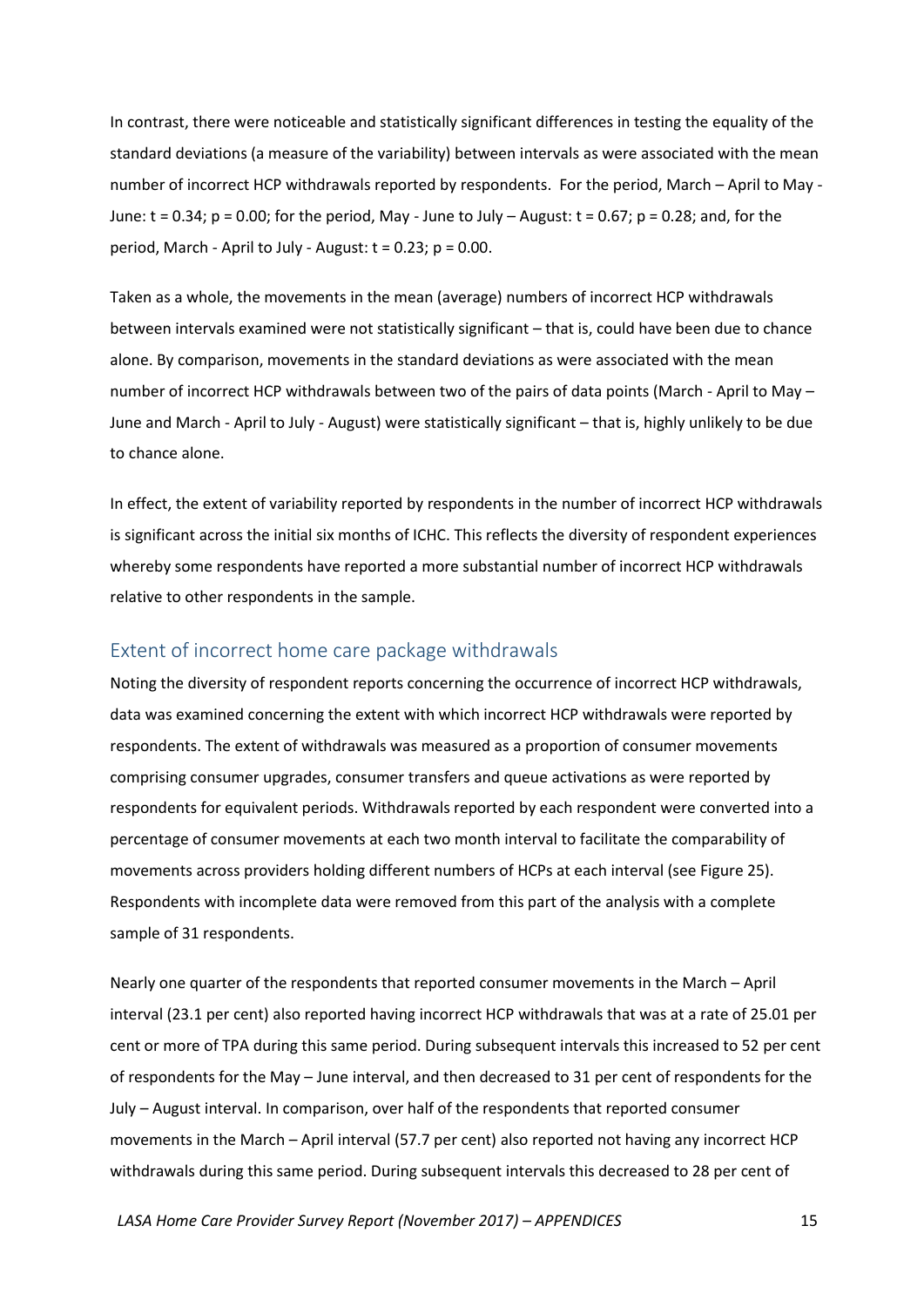respondents for the May-June interval, and then increased to 44.8 per cent of respondents for the July – August interval.



Figure 25: HCP withdrawals as a percentage of respondent's consumer movements at each interval. In conjunction with this, consistency of incorrect HCP withdrawals for respondents that reported consumer movements was examined across the three intervals; March – April, May – June, and July August. There were 31 per cent of respondents that reported recurring incorrect HCP withdrawals across all intervals where consumer movements occurred. There were 24.1 per cent of respondents that reported no occurrence of incorrect HCP withdrawals across all intervals where consumer movements occurred. There were 44.8 per cent of respondents that reported variability in the occurrence of incorrect HCP withdrawals, whereby there were some withdrawals at some intervals and no withdrawals at other intervals when examining withdrawals across all intervals where consumer movements occurred.

Such variability of incidence (as was confirmed statistically) does not assist to identify any clear pattern of occurrence for incorrect HCP withdrawals. In interpreting this level of analysis concerning incorrect HCP withdrawals, the variability of withdrawal occurrence suggests a respondent's operational procedures for facilitating consumer movements (when applied consistently across the first six months of ICHC) is unlikely to be a contributing factor to the occurrence of incorrect HCP withdrawals.

The DoH has recently advised of situations within which incorrect HCP withdrawals occur. This includes when consumers commence a new HCP, when HCPs are upgraded, and when service IDs are combined and/or consumers are transferred across service IDs.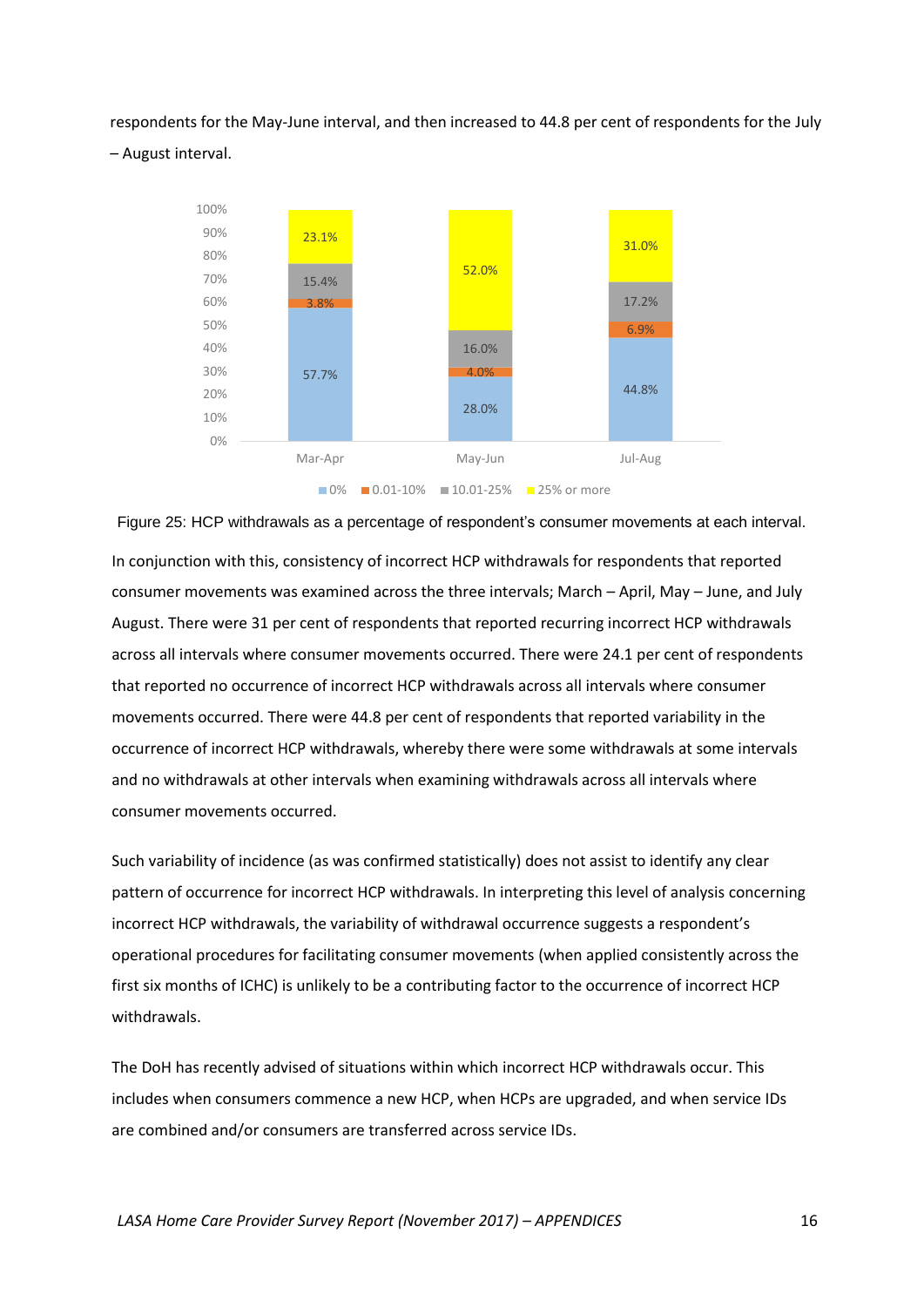Noting the analysis undertaken, incorrect HCP withdrawals were analysed as a proportion of consumer movements (identified in this sample as being 20.5 per cent across six months) and this does not account for whether some of these HCP withdrawals may have occurred in the process of respondents combining multiple service IDs. Data concerning incorrect HCP withdrawals as a function of combining service IDs was outside the scope of the survey design. As such, the actual extent with which incorrect HCP withdrawals have occurred may be lower than what has been reported for this sample and interpretation of this part of the analysis concerning the proportion of incorrect HCP withdrawals relative to consumer movements should be interpreted with caution.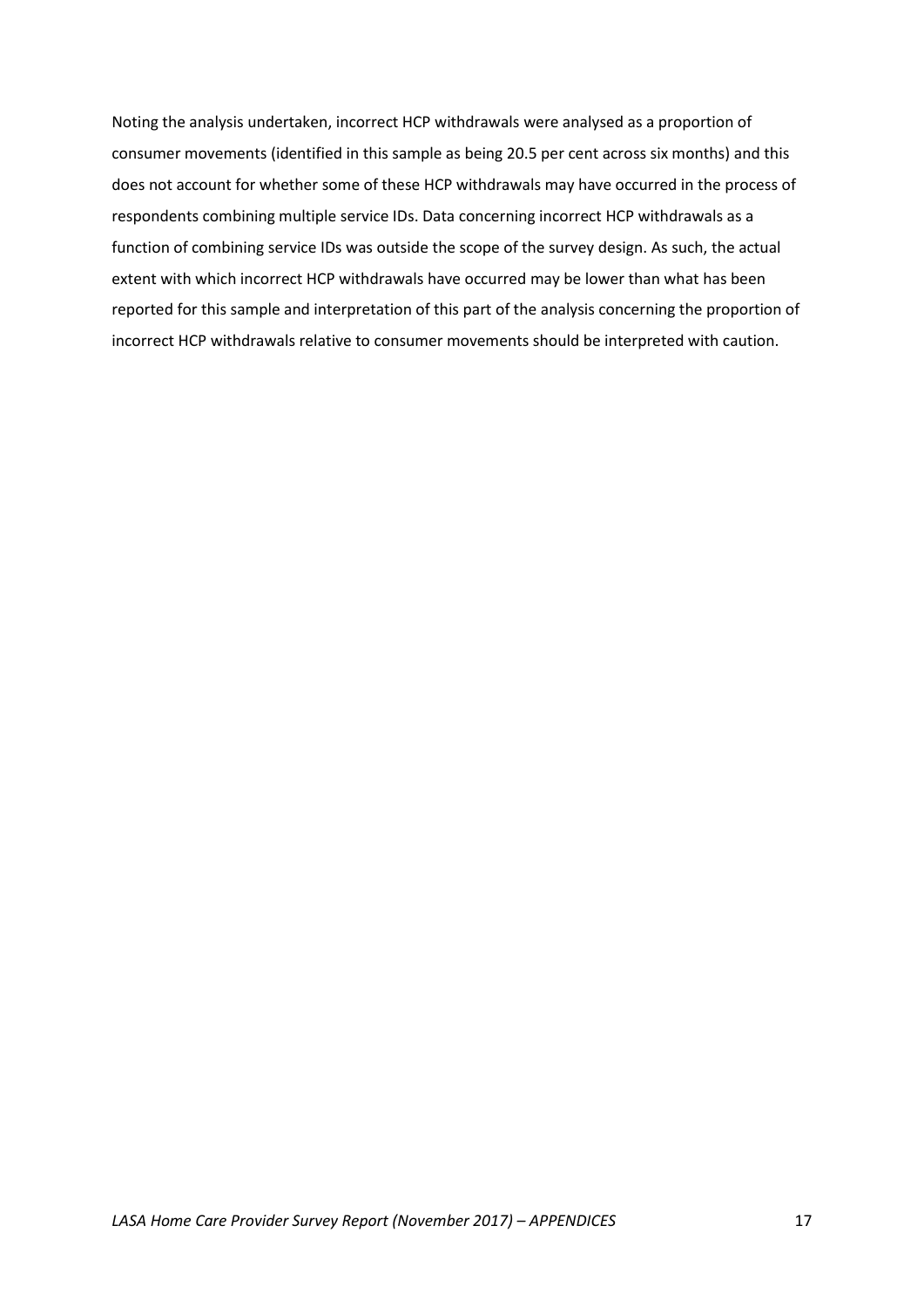# <span id="page-17-0"></span>APPENDIX THREE

Respondents were asked to comment on issues they were experiencing with ICHC and areas for improvement. Responses to this question are listed below.

## <span id="page-17-1"></span>Further work required to improve ICHC implementation as reported by respondents

- Better correspondence between MAC and Medicare to prevent package withdrawals. Fairer income testing across all home care including CHSP to ensure consumers transfer between programs. Limit to the amount of CHSP services consumers can receive.
- Ironing out of the MAC system. This has caused considerable stress for clients that have been accepted on to home care packages and then receiving withdrawal letters. Moving of clients to higher levels that may not need that level of care. We have a number of clients that prior to 27th February had been made eligible for home care packages at Level 4, yet did not require that level of service or care and were moved back to Level 2. Since the changes, these clients are now being moved back to Level 4 packages with unspent funds in excess of \$20,000 carried forward that cannot be spent. The banding of the levels. We have Level 2 clients that cannot access day centre once they become a Level 4. Perhaps Level 2/3 can be banded together instead of 3/4.
- Resourcing to ACAT teams to see customers more quickly. Seamless referral for RAS to ACAT if the MAC call centre have incorrectly referred people to RAS when clearly an ACAT was required. Time taken to get Medicare funding from ACAT approval - some of our customers have been waiting for 300+ days. Information about which regions HCP are being issued. More Home Care Packages at level 3 & 4. Integrate CHSP or remove Level 1 HCP. Open the CHSP contract to be CDC rather than a limited contract e.g.: Domestic Assistance only for the approved provider - at present the system requires customers to use multiple service providers and is hiding if a customer requires a HCP as they may be receiving up to 8 hours of CSHP a week across multiple service providers. Requirement for RAS assessors to have some clinical knowledge or training.
- Avoiding the devaluation of care/case management. Resolving pressure on CHSP (given the delay in moving to the CDC model). Resolve imbalance between the resourcing that goes into home care compared with residential care, by fast tracking the Tune review's notion of a level 5 HCP
- **Better communication between MAC and DHS is required to avoid the current issues being** experienced with packages incorrectly withdrawn, which also result in no subsidy payment for consumers. National queue and allocation of higher level packages requires further review to avoid premature entry into residential care by clients who are waiting for their assigned HCP level. Risk of hospitalisation would also be reduced. Parameters required for use of funds to purchase equipment.
- Improve communication and information exchange between Dept of Health/MAC and Dept of Human Services (Medicare). Improve communication to consumers when packages are assigned. Reduce wait times for assessment. Reduce wait times for assignment of HCPs. Cease provision of interim packages. Increase number of packages available. Better reporting on overall MAC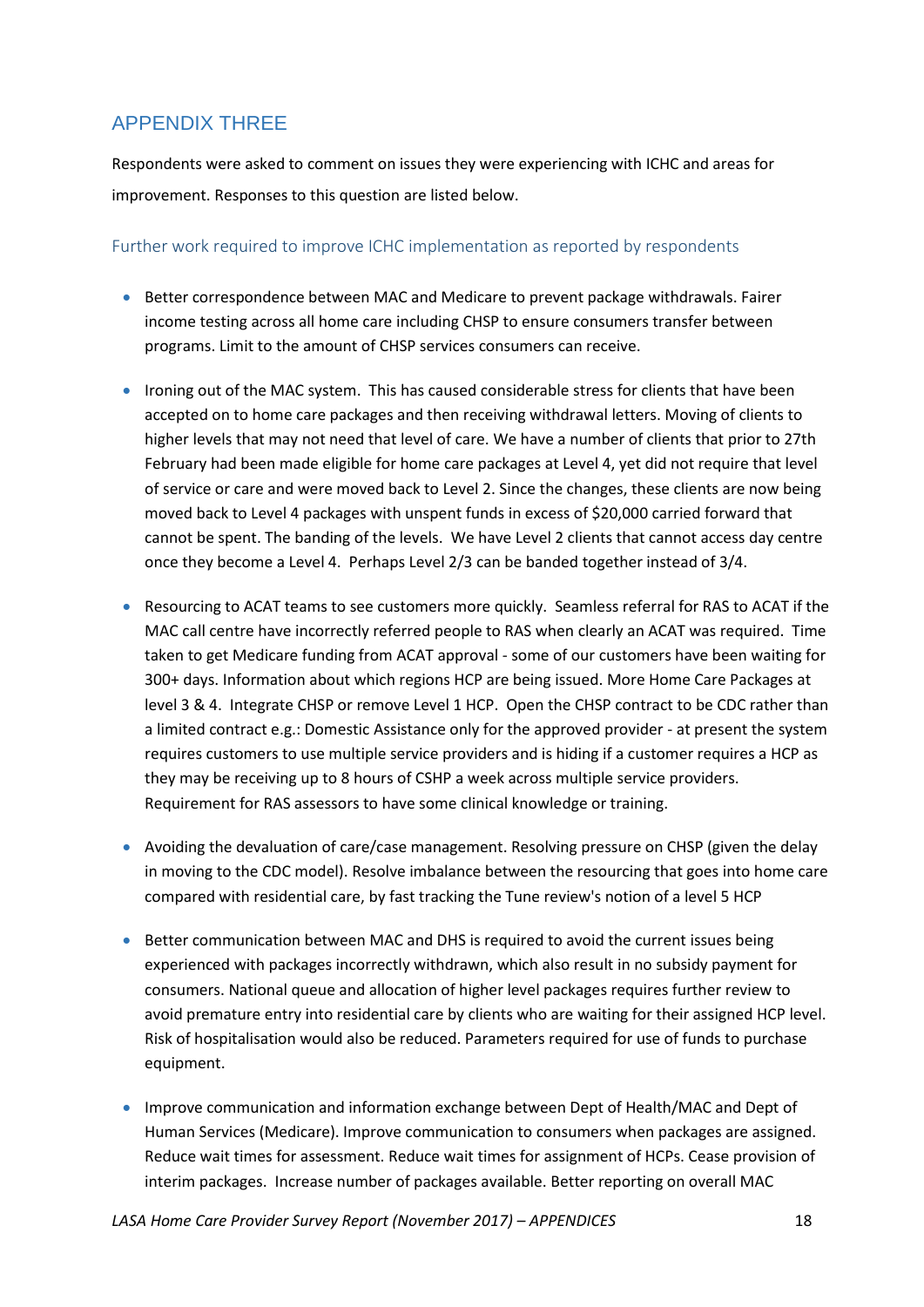performance. Enhance access for special needs groups. Reduce 56 (+28) day HCP assignment acceptance timeframe. Introduce requirement for wait listed clients to identify and select preferred provider in advance of assignment of package.

- Fix the problem between MAC and Medicare causing client HCP's to be either cancelled or just disappearing. This is causing extreme anxiety for clients who receive letters from the Commonwealth advising their package is to be withdrawn when everything has been done correctly. MAC always advise that it is a 'known problem' with the system between them and Medicare and that they will escalate it to Canberra, nothing then seems to happen and you have to go back to MAC repeatedly. From a provider point of view there is also the situation whereby Medicare stops paying subsidies for no reason or advice and you then follow it through to discover it is aligned to the same issue as above. The communications from the Department needs to be clearer to clients about eligibility and assignment of packages as there is a lot of confusion. Increase scrutiny of new providers to the industry to ensure they meet regulatory compliance. There should be far stronger scrutiny on the application of additional CHSP services to existing HCP clients to 'top up ' their packages - this practice is being used in a way that is sitting outside the rules in the CHSP Program Manual which is very clear. A fairer distribution of HCP referrals thru MAC portal as there is anecdotal evidence that some larger providers have what could be seen as an unfair proportion of referrals coming their way.
- To make MAC simpler to navigate. To have MAC act as a database for all available home care programs, including their interaction with each other and any conflicts. To discriminate between approval codes and assignment codes which currently look the same. To have ACAT trigger fee assessment for those who agree to accept referral for a home care package. For ACATs to assess with eligibility for and current access to programs outside of HCPs and any conflicts. People are currently assessed for L3 or L4 but have been precluded from accepting high level packages because this will mean that they are precluded from more advantageous benefits on another program, e.g. DVA Community Nursing and Allied Health, which is a liberal benefit, must be transferred to a high level package which is budget limited and may ultimately disadvantage the client. There is need for information for transparency on lack of access to ENABLE equipment program, CAPS continence program, attendance at day care centres, if on a high level HCP. Explanation needed of transition from existing CHSP program services to HCP services which may mean a change of Provider. Explanation needed in MAC of the circumstances under which a person can access additional CHSP services and explanation that the fee for the CHSP services are on top of any HCP fees. Explanation of whether you can return to CHSP services by terminating the HCP in the instance where face to face services are inadequate on the HCP and Case Management has determined that the a high level of face to face services are needed to prevent premature entry into an Aged Care Facility. Explanation is needed in MAC of the ITF relationship to funding. That is for every \$ of ITF the subsidy to Providers is reduced by that amount. Currently the Govt advises that ITF assessments will be done within 2 weeks. In practice it is much longer than that. The Govt will claw back any funding retrospectively, and well after the Provider has commenced services. There is a high risk of 'bill shock for clients and financial risk for Service Providers in not having an ITF assessment at the time of acceptance of the HCP with a Provider. The ITF estimator tool is onerous and very complex for Veteran Gold Card beneficiaries. In our experience the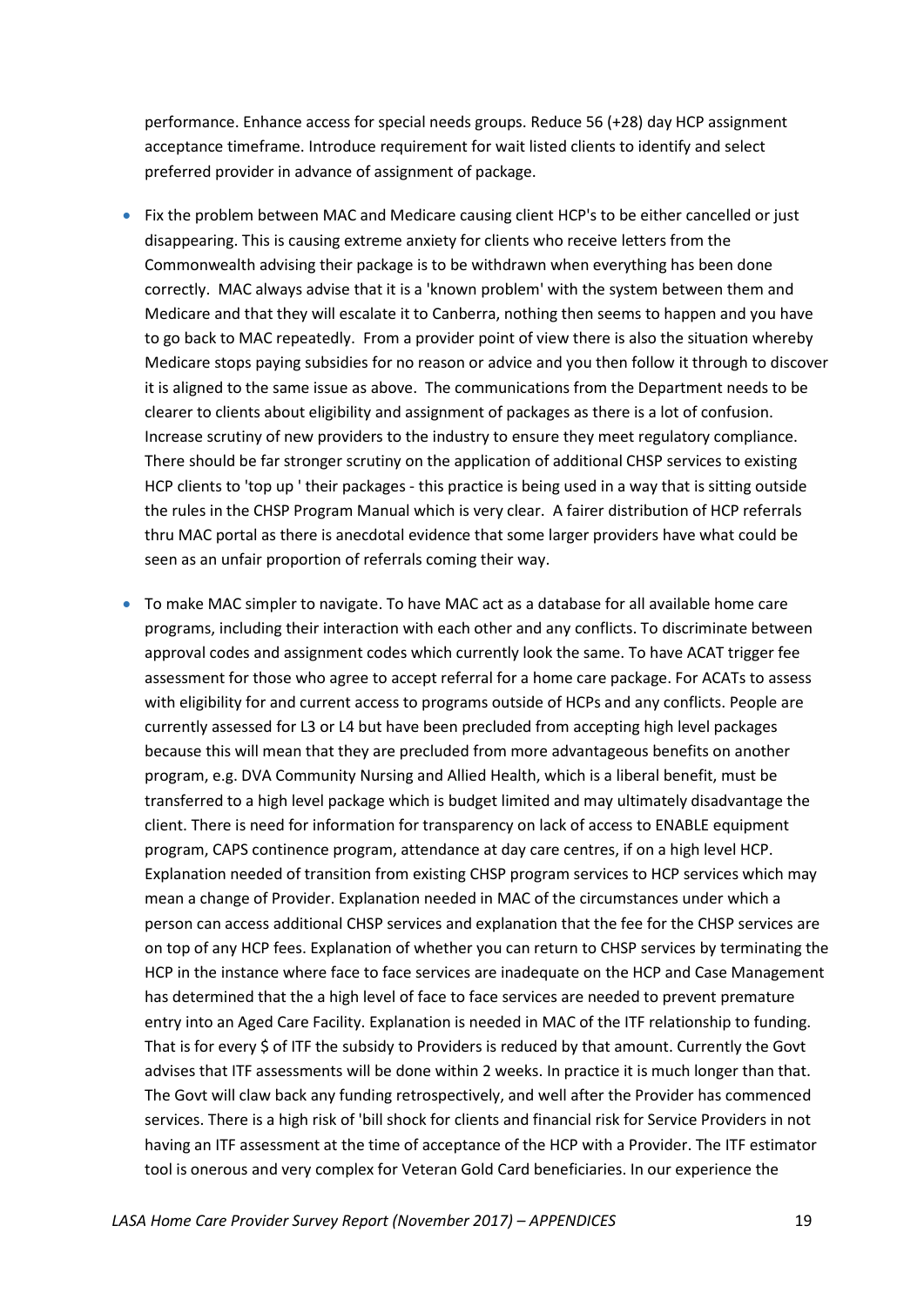Estimator Tool is never used by the time the client approaches the provider. The Assessor for the Provider is put in an unenviable position of second guessing what the ITF is likely to be from casual conversation with the client. Therefore some of our HCP clients have experienced 'bill shock' and we as Provider have incurred losses because of the delay and complexity of the ITF assessments. It is necessary to protect both parties to have an interim ITF agreement estimating in what range the fee is likely to be, but there is little to rely on in making that estimate. In our experience, the Basic Fee has to be almost universally waived if there is a significant ITF, particularly for L1 and L2 clients - as clients quite fairly, cannot see the benefit in a package program given the fees required. In some cases it is probably economically viable for them to take private services, but that would mean that the essential case management of the HCP is neglected and not taken up as a private service because clients do not generally understand the benefits to them. It can be very difficult to explain those benefits to them.

- Faster take up times for Home Care Packages. Shorter waiting lists. Get rid of Level 1 Packages, Integration between MAC and Department of Human Services has to improve as it causes packages to 'drop off' or cease due to the slow turnaround in processing the ACER's for new clients and the lack of communication between the 2 departments.
- Greater training and education on the use of the My Aged Care Portal, and the DHS portal for claims. Greater feedback and some form of identification of withdrawn packages and outcomes timeframes. Communications with DHS and My Aged Care is appalling, and withdrawn packages are not being communicated, causing distress to clients, and organisations.
- Reliance on the national queue it makes little sense to date. Issuance of more packages we are mainly seeing upgrades. MAC Gateway with increased skills and ability to address issues quickly. Communication between the MAC and Medicare - they seem to be operating in complete silos.
- Use it or loose it policies. Injection of home care packages. Revision of aged care places vs HCP allocation ratios. Increased accountability between DHS and MAC systems.
- Faster assessment and referral from consumer to provider. Better communication of what a package allocation means and that it is time limited. Improve information exchange between Centrelink (ITF) Medicare (Payments) and My Aged Care (Approvals) - no substantive link is evident. Fork out some money on advertising and education for the general public. Remove all these extra steps which are suspiciously like blocks to funding, care and services - not a transparent approach to providing care and services to people to stay at home for example. How many of the packages released where actually accepted? and by who? Is the ultimate aim to privatise home care services to corporations where the end user pay? The USA got it wrong - why would we want a system like that?
- Dementia clients need to stay on CHSP to allow them to attend centre-based day centre 3 days per week so that the carer can function. This way it keeps them from entering a nursing home. The package does not give the carer privacy or long enough to stay home and sleep, rest etc.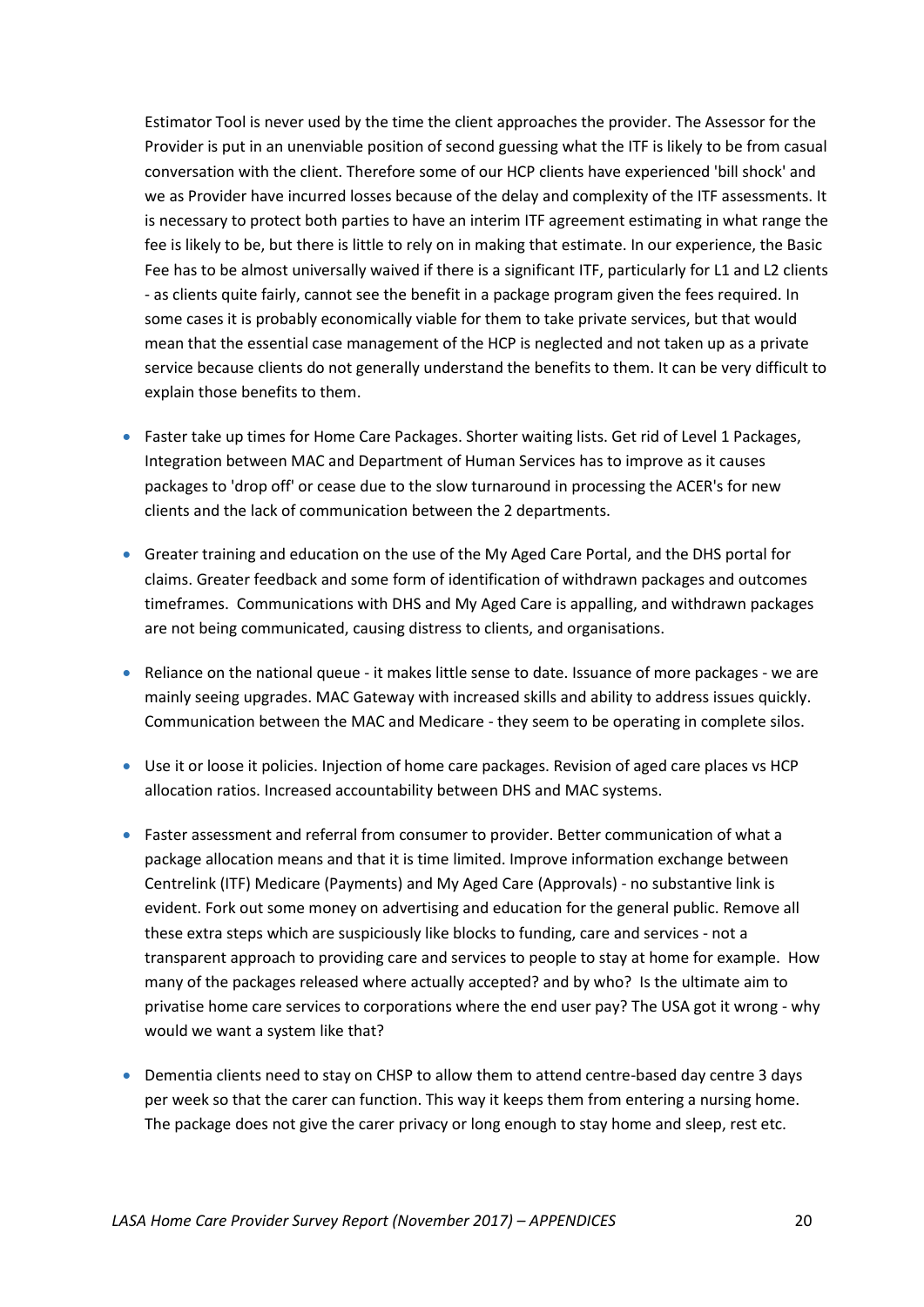- High care packages are in high demand as we struggle to provide appropriate care to high needs clients
- Need to have a higher level package with funding at approximately \$60k. This will allow the needs of people of very high care to stay at home longer.
- Suggest having a search function in MAC for client to put into search engine, by area, what they require. The results of the search should show what programs can provide these services, and how to access those programs. Explanation of return of unspent fees in case of clients who die interstate. Programs both Federal, State and Local should be included on MAC. The following aged care programs are just some that come to mind that would be beneficial and which are not currently mentioned in MAC - Palliative care is only cursorily dealt with in MAC, ENABLE, CAPS, CHSP (regarding services which can be provided by HCPs such as social support) and services which can't be met on HCP (social support in-centre, MOWs, community nursing, allied health, falls prevention programs), Overnight Cottage Respite, Taxi transport subsidy scheme, SABRE Program (smoke alarm and battery replacement), POOPS (pet care while client in hospital/respite), SMHOP (specialist mental health services for older people), CRCC (carer respite), Chronic Disease Management (allied health on Medicare), AIDER (bush fire prevention for seniors).